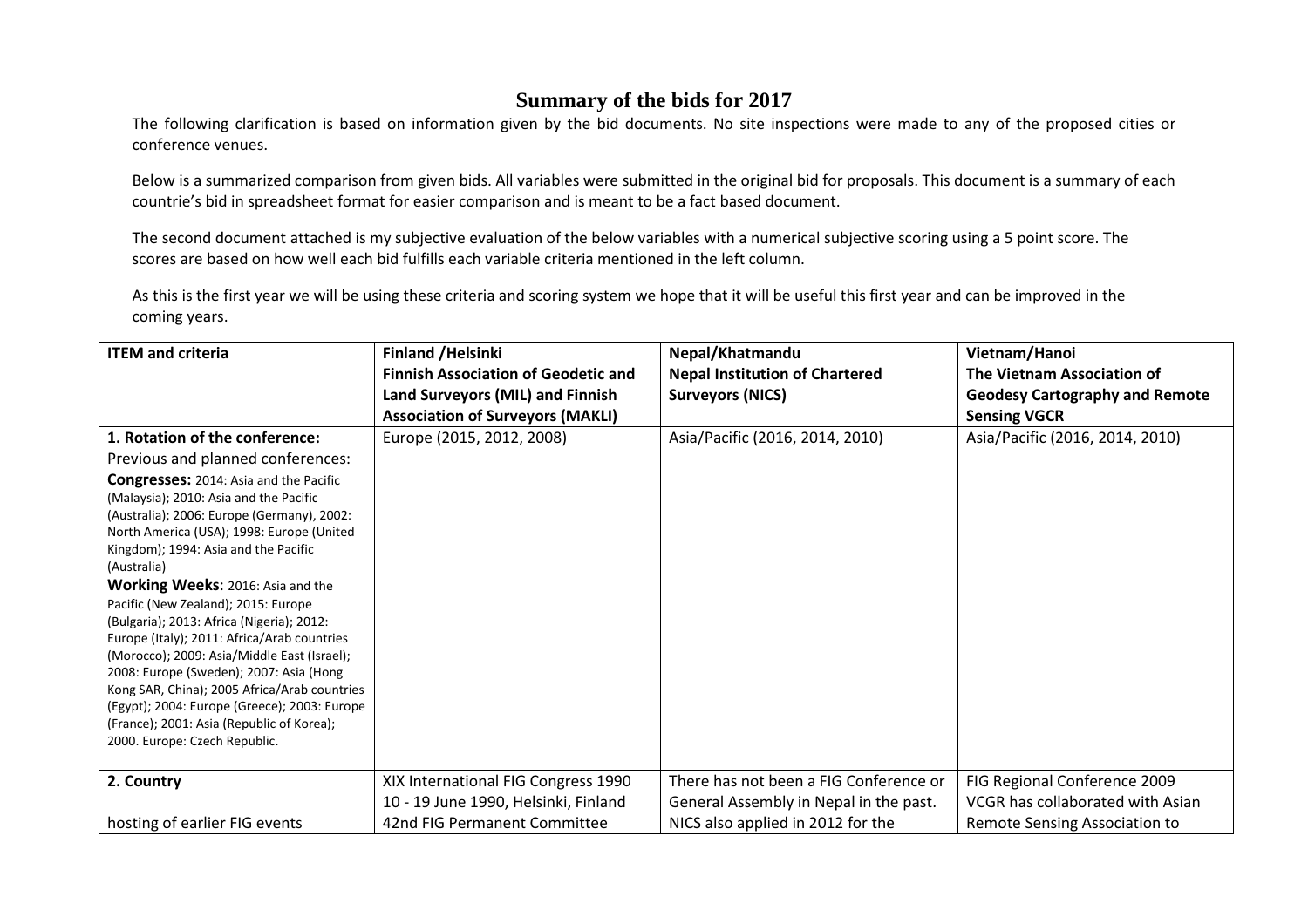| <b>ITEM and criteria</b>                | <b>Finland /Helsinki</b>                   | Nepal/Khatmandu                             | Vietnam/Hanoi                         |
|-----------------------------------------|--------------------------------------------|---------------------------------------------|---------------------------------------|
|                                         | <b>Finnish Association of Geodetic and</b> | <b>Nepal Institution of Chartered</b>       | The Vietnam Association of            |
|                                         | Land Surveyors (MIL) and Finnish           | <b>Surveyors (NICS)</b>                     | <b>Geodesy Cartography and Remote</b> |
|                                         | <b>Association of Surveyors (MAKLI)</b>    |                                             | <b>Sensing VGCR</b>                   |
| Experience                              | Meeting 1975                               | Working Week 2015                           | organize two conferences on "Asian    |
|                                         | 16 - 18 June 1975, Helsinki, Finland       | NICS has shown interest in other FIG        | Remote Sensing" in 2005 and 2010.     |
|                                         |                                            | events, e.g. commission events.             |                                       |
|                                         |                                            |                                             |                                       |
| 3. Member association                   | Finnish Association of Geodetic and        | Nepal Institution of Chartered Surveyors    | The Vietnam Association of Geodesy    |
|                                         | Land Surveyors (MIL) Member                | (NICS), established in 2008. Member of      | Cartography and Remote Sensing        |
| Its activeness,                         | Association, member of FIG since           | FIG since 2010. # of members: 26            | VGCR. Member of FIG since 1994. #     |
| Commitment to FIG and to FIG 2017       | 1956. # of members 785.                    | There are about 5000 surveyors              | of members: 300                       |
| Execution ability for local association | <b>Finnish Association of Surveyors</b>    | practicing in government and private        | Working Week will be part of the      |
|                                         | (MAKLI) Member Association.                | sector.                                     | overall vision of VGCR:               |
|                                         | Member of FIG since 2001. # of             | The Nepal Surveyors Society was a           | To propagate professional             |
|                                         | members: 480                               | member of FIG1994-2000.                     | knowledge and expertise               |
|                                         | Partner:                                   | Nepal has hosted the 23 <sup>rd</sup> Asian | To upgrade competence of its          |
|                                         | National Land Survey of Finland (NLS)      | Conference on Remote Sensing (ACRS)         | members                               |
|                                         | Affiliate member                           | in 2002                                     | To awake people on the role and       |
|                                         |                                            |                                             | contribution of the profession        |
|                                         | Members not in arrears                     | Member not in arrears                       | To the socio-economic development     |
|                                         |                                            |                                             |                                       |
|                                         |                                            |                                             | Member not in arrears                 |
| 4. Supporting organisations             | The invitation has the full support of     | Support to the event from:                  | <b>Government funding:</b>            |
|                                         | both national and local authorities,       | Survey Department, the National             | No direct funding but great discount  |
| Local support to the Working Week       | particularly so as Finland is celebrating  | Mapping Organization of the country         | to use the Vietnam National           |
| Governmental support                    | its 100 years of independence that         | under the Ministry of Land Reform and       | Convention Center (venue proposed     |
| Financial support                       | year.                                      | Management,                                 | for FIG Working Week 2017             |
| General support                         | National Land Survey of Finland (NLS)      | Land Management Training Center (also       | Hanoi Opera House (to organize the    |
|                                         | will provide necessary support for         | under the Ministry of Land Reform and       | social program)                       |
|                                         | staffing and practical arrangements of     | Management),                                | <b>Government support:</b>            |
|                                         | the FIG WW.                                | Kathmandu University (School of             | - Transportation Clearance for        |
|                                         | Preliminary discussions with the           | Engineering),                               | Conference VIP,                       |
|                                         | Ministry of Agriculture and Forestry to    | Tribhuwan University (Institute of          | - Visa procedures: support quickly    |
|                                         | get financial support                      | Engineering),                               | for conference delegates &            |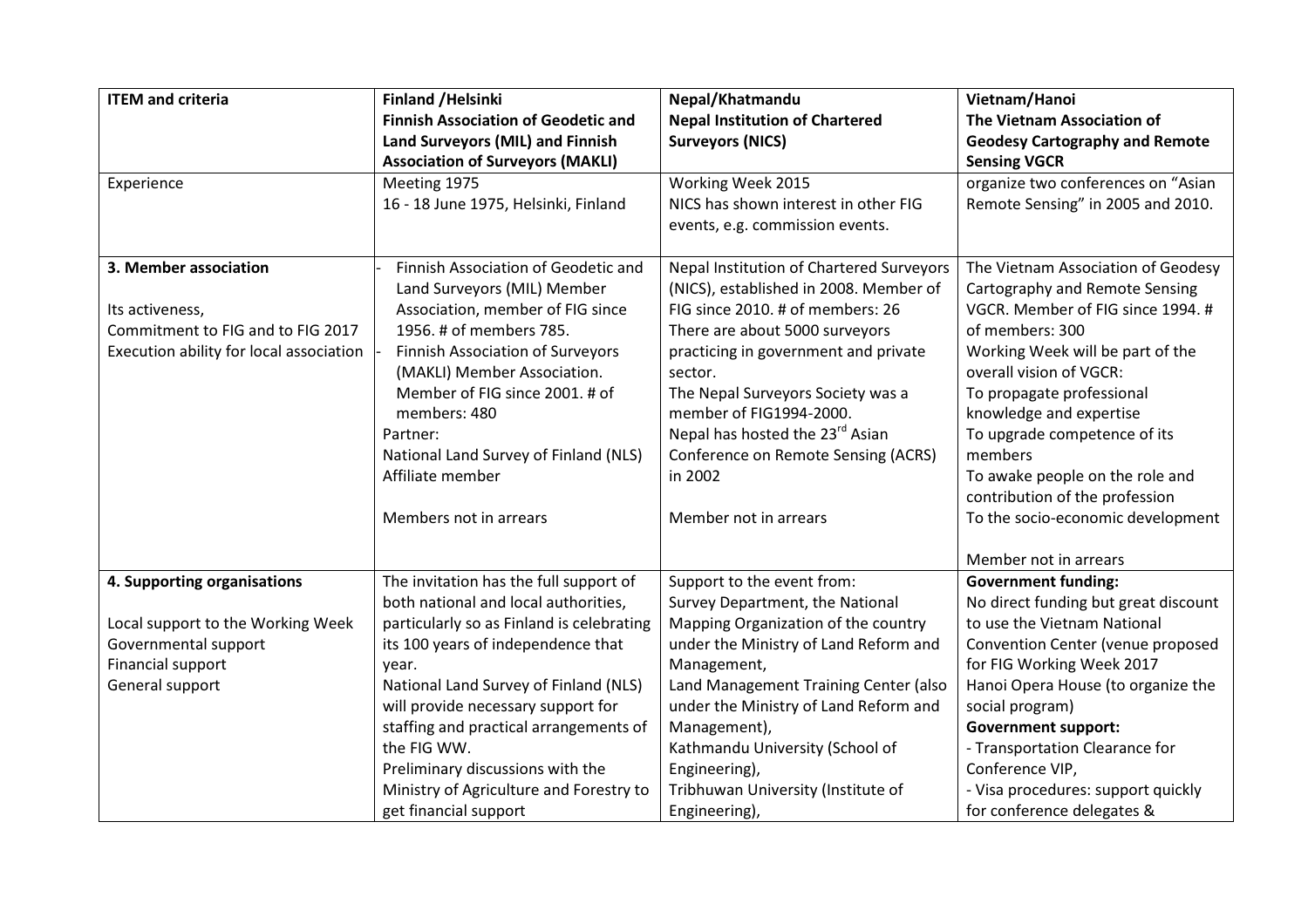| <b>ITEM and criteria</b>                                                                                                                 | <b>Finland /Helsinki</b>                                                                                                                                                                                                                                                                                                                                                                                                                                                                                                                                                                                                                                                                                       | Nepal/Khatmandu                                                                                                                                                                                                                                                | Vietnam/Hanoi                                                                                                                                                                                                                                                                                        |
|------------------------------------------------------------------------------------------------------------------------------------------|----------------------------------------------------------------------------------------------------------------------------------------------------------------------------------------------------------------------------------------------------------------------------------------------------------------------------------------------------------------------------------------------------------------------------------------------------------------------------------------------------------------------------------------------------------------------------------------------------------------------------------------------------------------------------------------------------------------|----------------------------------------------------------------------------------------------------------------------------------------------------------------------------------------------------------------------------------------------------------------|------------------------------------------------------------------------------------------------------------------------------------------------------------------------------------------------------------------------------------------------------------------------------------------------------|
|                                                                                                                                          | <b>Finnish Association of Geodetic and</b>                                                                                                                                                                                                                                                                                                                                                                                                                                                                                                                                                                                                                                                                     | <b>Nepal Institution of Chartered</b>                                                                                                                                                                                                                          | The Vietnam Association of                                                                                                                                                                                                                                                                           |
|                                                                                                                                          | Land Surveyors (MIL) and Finnish                                                                                                                                                                                                                                                                                                                                                                                                                                                                                                                                                                                                                                                                               | <b>Surveyors (NICS)</b>                                                                                                                                                                                                                                        | <b>Geodesy Cartography and Remote</b>                                                                                                                                                                                                                                                                |
|                                                                                                                                          | <b>Association of Surveyors (MAKLI)</b>                                                                                                                                                                                                                                                                                                                                                                                                                                                                                                                                                                                                                                                                        |                                                                                                                                                                                                                                                                | <b>Sensing VGCR</b>                                                                                                                                                                                                                                                                                  |
|                                                                                                                                          | The Aalto University (FIG Member) has<br>agreed to encourage students to sign<br>up for assisting tasks during the WW<br>and also give the student volunteers<br>credit for their contributions and<br>participation in the WW.<br>Support from City of Helsinki who has<br>a very positive attitude towards<br>international conferences:<br>City reception (no of guests limited to<br>1500)<br>Travel cards - freepublic transport for<br>congress over 1,000 participants<br>Site visit organized by Helsinki<br><b>Convention Bureau</b><br>Promotional material<br>Help with promotional activities in<br>previous FIG WW's<br>Welcome desk at the airport<br>Info desk on Helsinki at congress<br>venue | Nepal Surveyors' Association, Nepal<br>(has more than 2000 members)<br>The International Centre for Integrated<br>Mountain Development (ICIMOD)<br>Remote Sensing and Photogrammetric<br>Society (NRSPS), and<br><b>Nepal GIS Society (NEGISS)</b>             | accompanying persons<br>- Security check & public orders<br>during FIG working week<br>- Ministry of Natural Resources &<br><b>Environment</b> will consider to<br>support the Working Week                                                                                                          |
| 5. Host city<br>Characteristics and interest from<br>congress programme point of view<br>Host city attractiveness<br>Host city offerings | Helsinki is the capital of Finland with<br>600,000 residents. A safe, secure and<br>clean city with high standards of<br>education and technology<br>e city reflects nature, sea, design and<br>architecture Helsinki is large enough<br>to provide all the services that a major<br>congress may require, yet small<br>enough to make delegates feel at                                                                                                                                                                                                                                                                                                                                                       | Kathmandu is the largest metropolitan<br>city of the country and is the nerve<br>centre of the country's economy. The<br>city has almost 1 mio inhabitants. City is<br>nearly 2000 years old.<br>Average temperature in April/May is<br>$12-28$ <sup>o</sup> C | Hanoi is the capital of Vietnam and<br>has more than 3 mio inhabitants.<br>The International governmental<br>event 25 <sup>th</sup> APEC summit will be held<br>in Hanoi 2017 and therefore the city<br>infrastructure and hospitality's<br>facilities & services will be newly<br>upgraded by 2017. |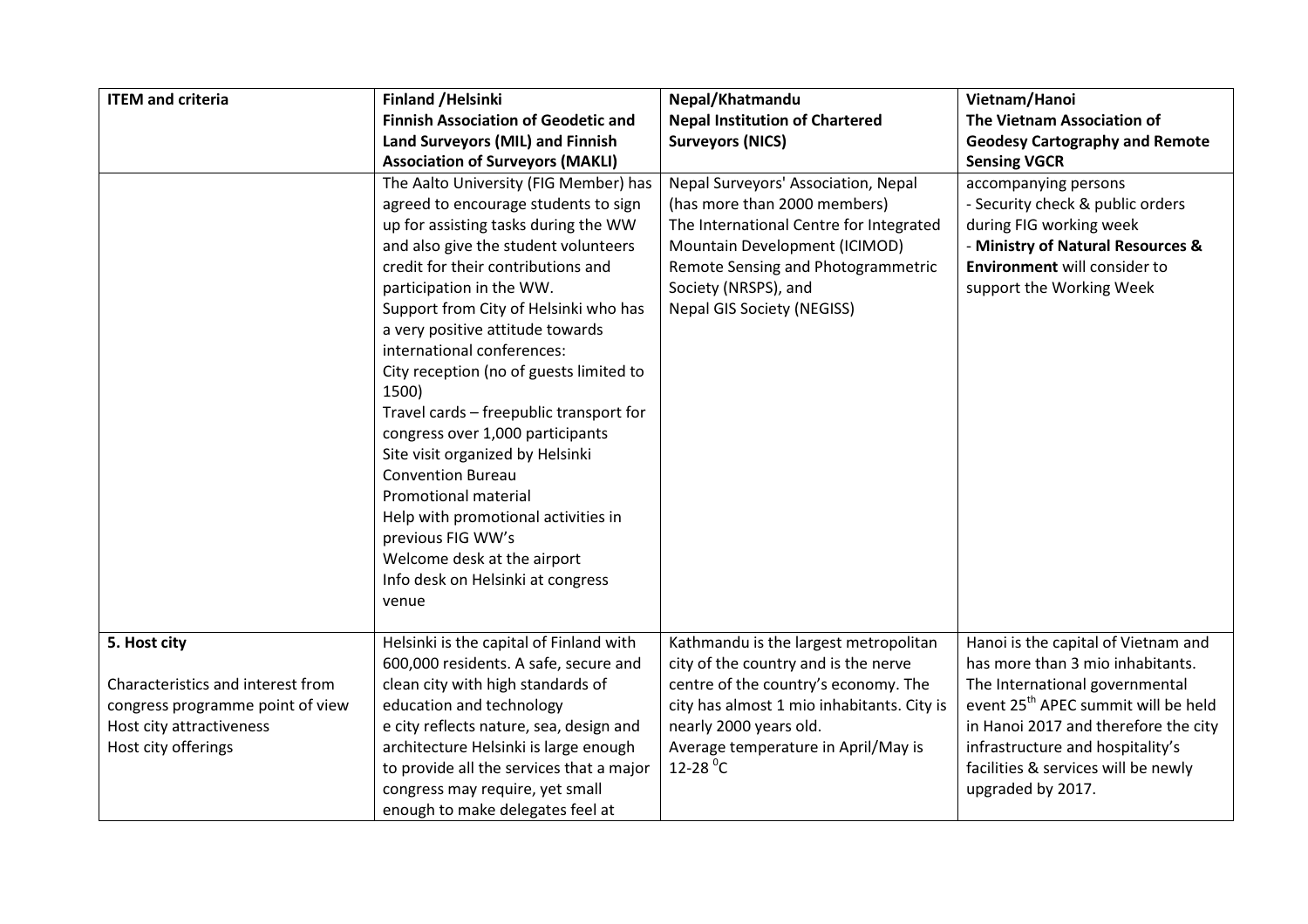| <b>ITEM and criteria</b>             | <b>Finland / Helsinki</b>                     | Nepal/Khatmandu                              | Vietnam/Hanoi                         |
|--------------------------------------|-----------------------------------------------|----------------------------------------------|---------------------------------------|
|                                      | <b>Finnish Association of Geodetic and</b>    | <b>Nepal Institution of Chartered</b>        | The Vietnam Association of            |
|                                      | Land Surveyors (MIL) and Finnish              | <b>Surveyors (NICS)</b>                      | <b>Geodesy Cartography and Remote</b> |
|                                      | <b>Association of Surveyors (MAKLI)</b>       |                                              | <b>Sensing VGCR</b>                   |
|                                      | home during their stay.                       |                                              |                                       |
|                                      | New York Times: Helsinki #2 on the 45         |                                              |                                       |
|                                      | Pleaces to go list in 2012                    |                                              |                                       |
|                                      | CNN: Helsinki #7 on the Hottest               |                                              |                                       |
|                                      | destination list in 2013                      |                                              |                                       |
|                                      | Helsinki hosts an average of 100              |                                              |                                       |
|                                      | international conventions each year           |                                              |                                       |
|                                      | attended by more than 20,000                  |                                              |                                       |
|                                      | delegates and 1,600 international             |                                              |                                       |
|                                      | meetings with nearly 100,000                  |                                              |                                       |
|                                      | delegates. Reputation as a popular            |                                              |                                       |
|                                      | congress destination                          |                                              |                                       |
|                                      | Over 450 years of history and famous          |                                              |                                       |
|                                      | for architecture and design.                  |                                              |                                       |
|                                      | The days are at their longest in the          |                                              |                                       |
|                                      | second half of June when the sun              |                                              |                                       |
|                                      | stays above the horizon for 19 hours.         |                                              |                                       |
|                                      | Intermediate climate.                         |                                              |                                       |
| 6. Venue                             | Messukeskus Helsinki, Expo and                | 1. Birendra International Convention         | Proposed venue: The National          |
|                                      | <b>Convention Centre.</b>                     | center (BICC) located in the center          | Convention Center, VCNN (also         |
|                                      | - One of the leading congress centres         | of Kathmandu Valley close to the             | venue for FIG Regional Conference in  |
| Price/affordability                  | in Northern Europe and the largest            | Tribhuwan International Airport it           | 2009).                                |
| Location of venue                    | inFinland                                     | has a capacity of accommodating              | Many various hotels close to the      |
| Internet availability                | - Owned by the Finnish Fair                   | 1,046 persons with 160 desk seats in         | venue                                 |
| Suitability of rooms, size of venue, | Corporation                                   | the front, 240 theatre seats in the          | VCNN is now an independent            |
| structure and layout of the venue    | - Total area $113,700$ m <sup>2</sup> , gross | back and an additional 150 observer          | organisation with account, private    |
| Catering                             | exhibition area 57,700 m <sup>2</sup>         | seats.                                       | seal and under the control of the     |
| Value for money                      | - 40 meeting rooms, 13 conference             | In 2002 23 <sup>rd</sup> Asian Conference on | Governmental Office. VNCN is used     |
| Hotels nearby                        | rooms in the halls                            | Remote Sensing (ACRS) was                    | for most important assembly           |
| Facilities for exhibition            | - Largest auditorium 4,373 seats              | organized in the center. The center          | meetings and conferences of the       |
|                                      | - A four-star hotel with 244 rooms, 4         | should meet all requirements to              | communist party of Vietnam,           |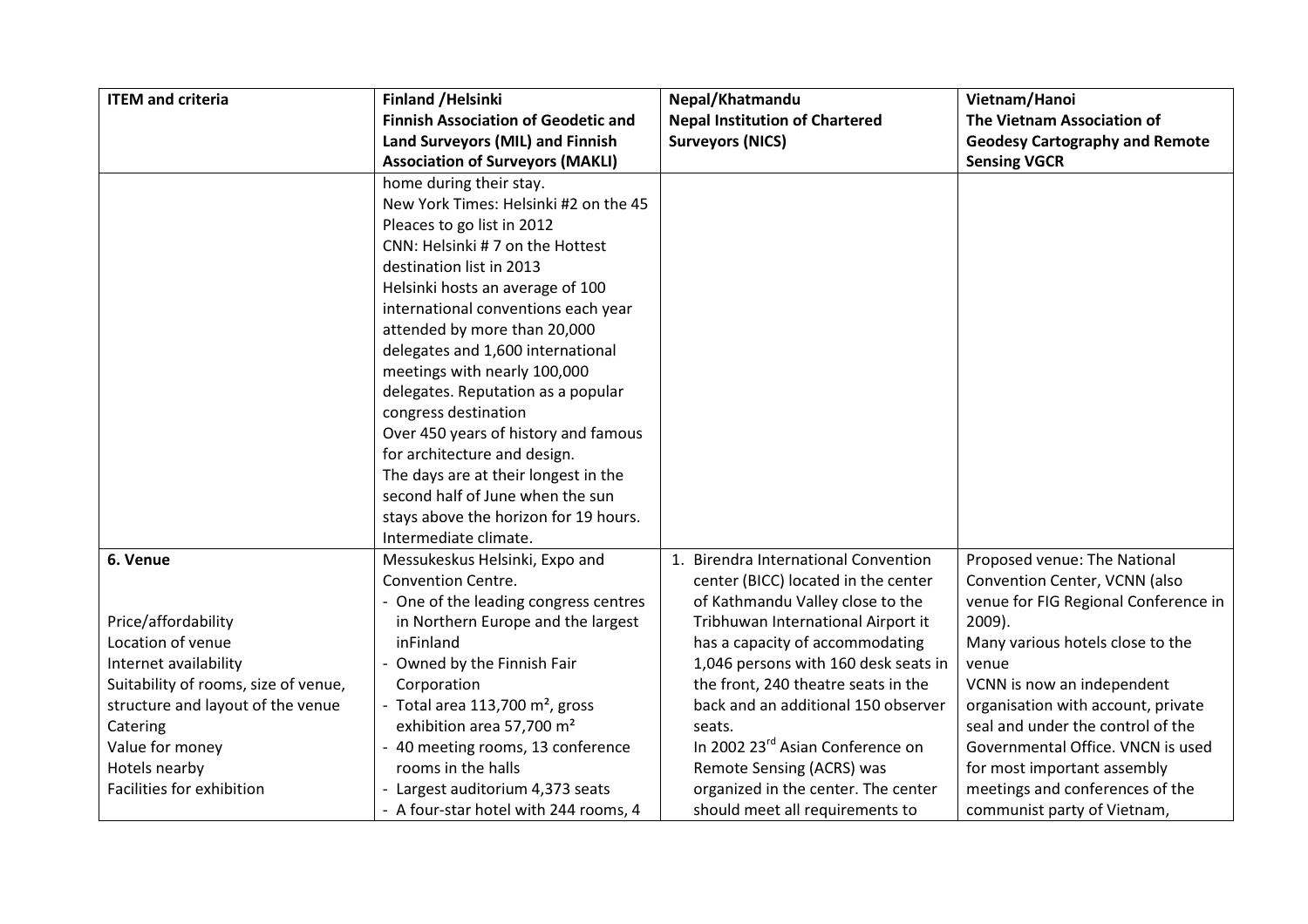| <b>ITEM and criteria</b>                                                                                                     | <b>Finland / Helsinki</b>                                                                                                                                                                                                                                                                                                                                                                                                                                                                                                                                                                       | Nepal/Khatmandu                                                                                                                                                                                                                                                                         | Vietnam/Hanoi                                                                                                                                                                                                                                                                                                                                            |
|------------------------------------------------------------------------------------------------------------------------------|-------------------------------------------------------------------------------------------------------------------------------------------------------------------------------------------------------------------------------------------------------------------------------------------------------------------------------------------------------------------------------------------------------------------------------------------------------------------------------------------------------------------------------------------------------------------------------------------------|-----------------------------------------------------------------------------------------------------------------------------------------------------------------------------------------------------------------------------------------------------------------------------------------|----------------------------------------------------------------------------------------------------------------------------------------------------------------------------------------------------------------------------------------------------------------------------------------------------------------------------------------------------------|
|                                                                                                                              | <b>Finnish Association of Geodetic and</b>                                                                                                                                                                                                                                                                                                                                                                                                                                                                                                                                                      | <b>Nepal Institution of Chartered</b>                                                                                                                                                                                                                                                   | The Vietnam Association of                                                                                                                                                                                                                                                                                                                               |
|                                                                                                                              | Land Surveyors (MIL) and Finnish                                                                                                                                                                                                                                                                                                                                                                                                                                                                                                                                                                | <b>Surveyors (NICS)</b>                                                                                                                                                                                                                                                                 | <b>Geodesy Cartography and Remote</b>                                                                                                                                                                                                                                                                                                                    |
|                                                                                                                              | <b>Association of Surveyors (MAKLI)</b>                                                                                                                                                                                                                                                                                                                                                                                                                                                                                                                                                         |                                                                                                                                                                                                                                                                                         | <b>Sensing VGCR</b>                                                                                                                                                                                                                                                                                                                                      |
|                                                                                                                              | saunas and a gym<br>- Situated 4 km from the city centre,<br>16 km from the airport<br>- Easy access to and from the city<br>centre by local trains (5 min)<br>- Member of AIPC, ICCA and UFI<br>- Certificates ISO 9001:2000 and ISO<br>14001:2004<br>All FIG functions are allocated<br>compactly at the Conference Centre.<br>The entrance of the Conference<br>Centre is situated next to the Holiday<br>Inn Hotel with indoor connection to<br>the hotel<br>1600 m <sup>2</sup> for exhibition<br>Proposal of rooms for WW given<br>Free wi-fi<br>Competitive rent fee incl it facilities. | organize FIG Events and has<br>sophisticated audio, video, lighting,<br>communications, catering,<br>ventilation and parking facilities.<br>2. Loyaltee Crown Plaza - 5 star hotel<br>and should have sufficient facilities<br>to organize international event like<br>FIG Working Week | Government, other meetings and<br>conferences.<br>VNCC has a large hall, nearly 30<br>other halls and meeting rooms which<br>can hold from 120 to more than<br>3,500 people. Meeting rooms can be<br>made smaller.<br>Exhibition area over 12,000 m2<br>Modern lighting and sound<br>equipment with digital technology<br>Several catering possibilities |
| 7. Accessibility<br>Flight connections<br>Several access possibilities<br>Security<br>Visa issues<br>Air fare to destination | There are excellent flight connections<br>from many parts of the world<br>especially Asia. More than 180<br>international landings every day - the<br>second busiest airport in Northern<br>Europe. Served by around 40<br>International airlines. Over 80 direct<br>flights from Asia weekly. Finnair, the<br>national carrier is awarded the most<br>punctual airline in the world.<br>Helsinki airport is 20 km outside city                                                                                                                                                                 | There are several airlines flying to<br>Kathmandu, but number of flights is<br>lower than to many other venues which<br>could impact the travel time and air<br>fare.                                                                                                                   | Noi Bai International Airport 45<br>km/28 miles from city center of<br>Hanoi. Travel time 30-45 min. A<br>number of Vietnamese and<br>international airlines operate from<br>Hanoi Noi Bai Airport<br>Shuttle busses from airport will be<br>organized.                                                                                                  |
|                                                                                                                              | centre. Regular airport bus running<br>every 20 min. From 2015 there will be                                                                                                                                                                                                                                                                                                                                                                                                                                                                                                                    |                                                                                                                                                                                                                                                                                         |                                                                                                                                                                                                                                                                                                                                                          |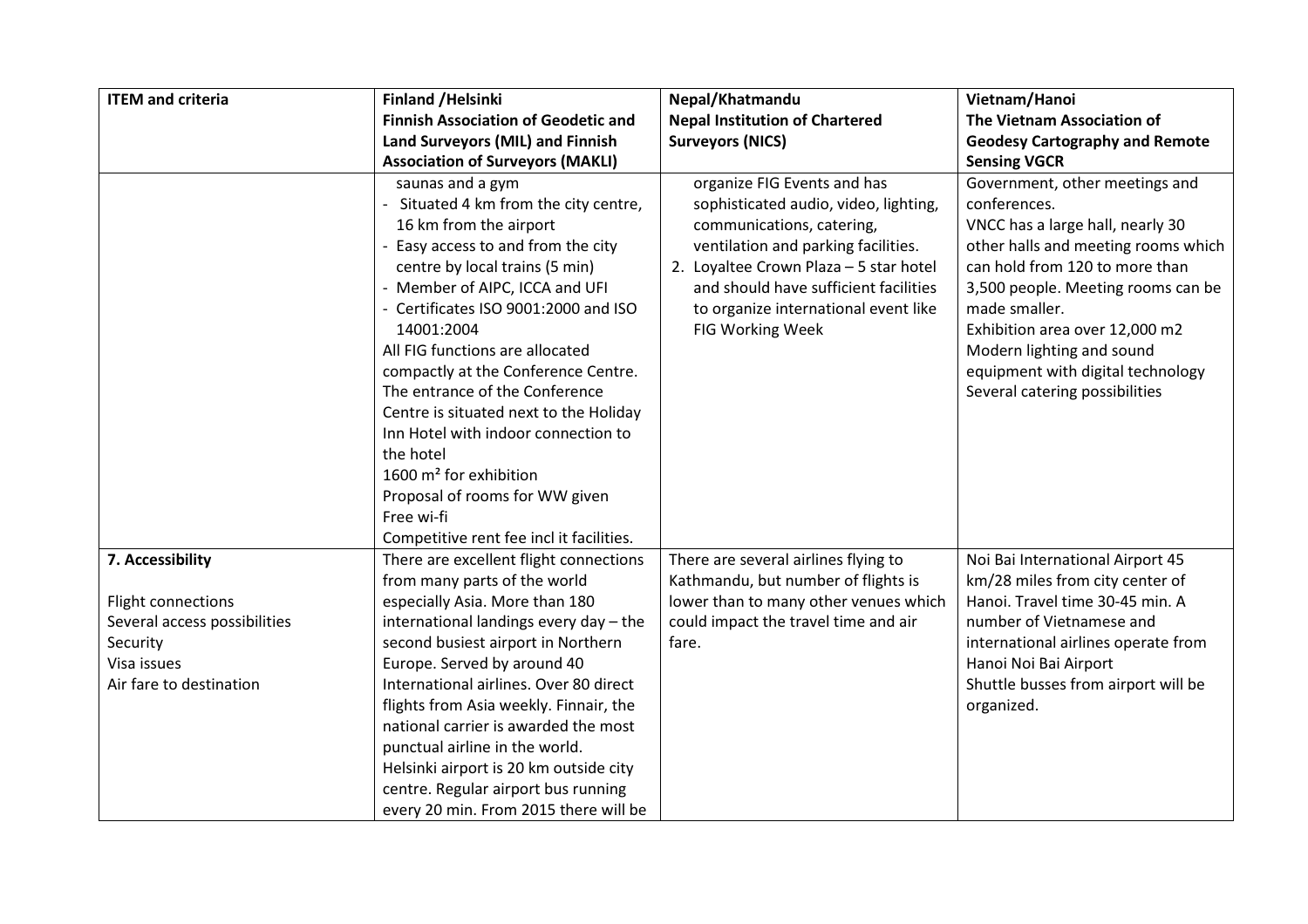| <b>ITEM and criteria</b>           | <b>Finland /Helsinki</b>                   | Nepal/Khatmandu                           | Vietnam/Hanoi                          |
|------------------------------------|--------------------------------------------|-------------------------------------------|----------------------------------------|
|                                    | <b>Finnish Association of Geodetic and</b> | <b>Nepal Institution of Chartered</b>     | The Vietnam Association of             |
|                                    | Land Surveyors (MIL) and Finnish           | <b>Surveyors (NICS)</b>                   | <b>Geodesy Cartography and Remote</b>  |
|                                    | <b>Association of Surveyors (MAKLI)</b>    |                                           | <b>Sensing VGCR</b>                    |
|                                    | a train connection running every 10        |                                           |                                        |
|                                    | minutes                                    |                                           |                                        |
|                                    | Helsinki easy to reach from Russia by      |                                           |                                        |
|                                    | train. Ferries from Stockholm              |                                           |                                        |
| 8. Safety and security             | In 2011 the Mercer-survey separately       | Nepal is described being the safest       | Hanoi is known for a city of peace     |
|                                    | identified cities with the highest         | destination for international visitors in |                                        |
| Political stability                | personal saftety ranking based on          | South Asia                                |                                        |
| Airport safety                     | internal stability, crime levels, law      |                                           |                                        |
| City safety $-$ is it safe to move | enforcement effectiveness and the          |                                           |                                        |
| around?                            | host country's international relations.    |                                           |                                        |
| Political stability in country     | Helsinki ranked as #2. Finland is          |                                           |                                        |
| (rating must be 3 or higher)       | ranked #9 in the Institute for             |                                           |                                        |
|                                    | <b>Economics and Peace annual Global</b>   |                                           |                                        |
|                                    | Peace Index (GPI (2012)                    |                                           |                                        |
|                                    | Easy to travel around                      |                                           |                                        |
| <b>Proposed dates</b>              | 1: Saturday 27 May - Saturday 3 June       | Second Week of April 2017                 | 1: 19-26 May 2017                      |
|                                    | 2017                                       |                                           | 2: 14-21 April 2017                    |
| Must meet FIG requirements         | 2: Saturday 3 June - Saturday 10 June      |                                           | 3: 2-9 June 2017                       |
| <b>Following FIG statutes</b>      | 2017                                       |                                           | Option 1 is recommended as the         |
| <b>Practical dates</b>             | 3: Saturday 10 June - Saturday 17          |                                           | time is not in a peak season of        |
| Availability of venue              | <b>June 2017</b>                           |                                           | tourism so price for accommodation     |
| Other conferences at same time     | All the above dates have been              |                                           | would be cheaper than usual. Option    |
|                                    | preliminary booked at Messukeskus          |                                           | 3 in beginning of summer vacation.     |
|                                    | Helsinki.                                  |                                           | Option 2 is good choice if option 1 is |
|                                    | Preferred option locally: 3-10 June        |                                           | not available. Disadvantage of         |
|                                    | 2017                                       |                                           | option 2 is the time before the        |
|                                    | Even though FIG Working Week               |                                           | independent day and labor day that     |
|                                    | normally takes place from Friday-          |                                           | are normally holidays for              |
|                                    | Friday LOC suggest Saturday-Saturday       |                                           | Vietnamese and will increase           |
|                                    | as this would allow the City of Helsinki   |                                           | demand for accommodation.              |
|                                    | to host a Welcome Reception on             |                                           |                                        |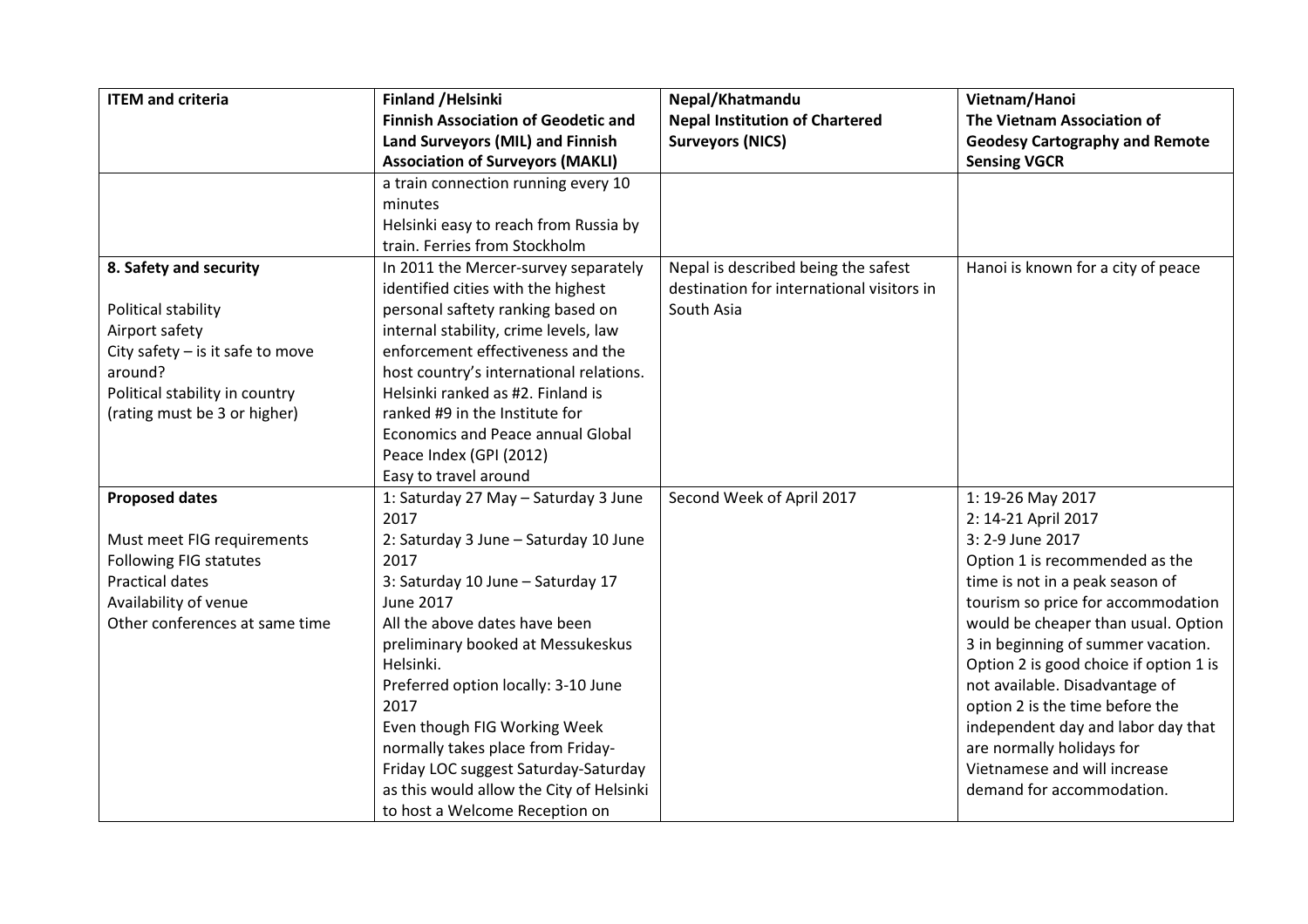| <b>ITEM and criteria</b>         | <b>Finland /Helsinki</b>                                               | Nepal/Khatmandu                                                      | Vietnam/Hanoi                                                           |
|----------------------------------|------------------------------------------------------------------------|----------------------------------------------------------------------|-------------------------------------------------------------------------|
|                                  | <b>Finnish Association of Geodetic and</b>                             | <b>Nepal Institution of Chartered</b>                                | The Vietnam Association of                                              |
|                                  | Land Surveyors (MIL) and Finnish                                       | <b>Surveyors (NICS)</b>                                              | <b>Geodesy Cartography and Remote</b>                                   |
|                                  | <b>Association of Surveyors (MAKLI)</b>                                |                                                                      | <b>Sensing VGCR</b>                                                     |
|                                  | Monday.                                                                |                                                                      |                                                                         |
| 9. Technical programme           | The two associations will provide the<br>necessary contribution to the | Activities will include: opening<br>ceremony, technical conferences, | Opening performance with dancers.<br><b>VCGR</b> initiatives:           |
| Coverage of all FIG Commissions, | technical program. Normal FIG                                          | meetings social tours, exhibitions, social                           | The combination of excursion tour                                       |
| Potential partners               | program to be planned with FIG.                                        | events, closing ceremony.                                            | (post tours) with technical tour                                        |
| Originality                      |                                                                        | The organising committee will make                                   | Propose to sign a multilateral                                          |
| Special ideas                    |                                                                        | best effort to bring the President or the                            | memorandum among FIG's                                                  |
|                                  |                                                                        | Prime Minister of the country as the                                 | members to exchange the education                                       |
|                                  |                                                                        | Chief Guest of the opening ceremony.                                 | program, student, and researcher for                                    |
|                                  |                                                                        |                                                                      | studying, researching and teaching                                      |
|                                  |                                                                        |                                                                      | VCGR has several proposals for                                          |
|                                  |                                                                        |                                                                      | specific topics for the technical                                       |
|                                  |                                                                        |                                                                      | program and call for papers                                             |
|                                  |                                                                        |                                                                      | Opening ceremony with dancing                                           |
|                                  |                                                                        |                                                                      | performance. Participants: officials                                    |
|                                  |                                                                        |                                                                      | from Central Government at high<br>level (at least Vice Minister) VUSTA |
|                                  |                                                                        |                                                                      | Leader, Hanoi Authority's Leader,                                       |
|                                  |                                                                        |                                                                      | Chief Representative of World Bank                                      |
|                                  |                                                                        |                                                                      | Vietnam, UNDP Vietnam                                                   |
|                                  |                                                                        |                                                                      |                                                                         |
| 10. Technical tours              | The National Land Survey of Finland                                    | No detailed proposals made in the bid.                               | Post tour programs incl tech.                                           |
|                                  | The Finnish Geodetic Institute                                         |                                                                      | program elements                                                        |
| Coverage of all FIG Commissions  | <b>Finnish Environment Institute</b>                                   |                                                                      | The world heritage Phong Nha Ke                                         |
| Originality                      | City of Helsinki - Technical services                                  |                                                                      | Bang National Park (2 days 1 night)                                     |
| Ideas proposed                   | The Finnish Transport Agency                                           |                                                                      | Cat Ba Island & Cam Pha Mines Tour                                      |
|                                  |                                                                        |                                                                      | (3 days 2 nights)                                                       |
|                                  |                                                                        |                                                                      | Xuan Thuy National Park (2 days 1                                       |
|                                  |                                                                        |                                                                      | night)                                                                  |
|                                  |                                                                        |                                                                      | Moc chau Highland Tour (2 days 1                                        |
|                                  |                                                                        |                                                                      | night)                                                                  |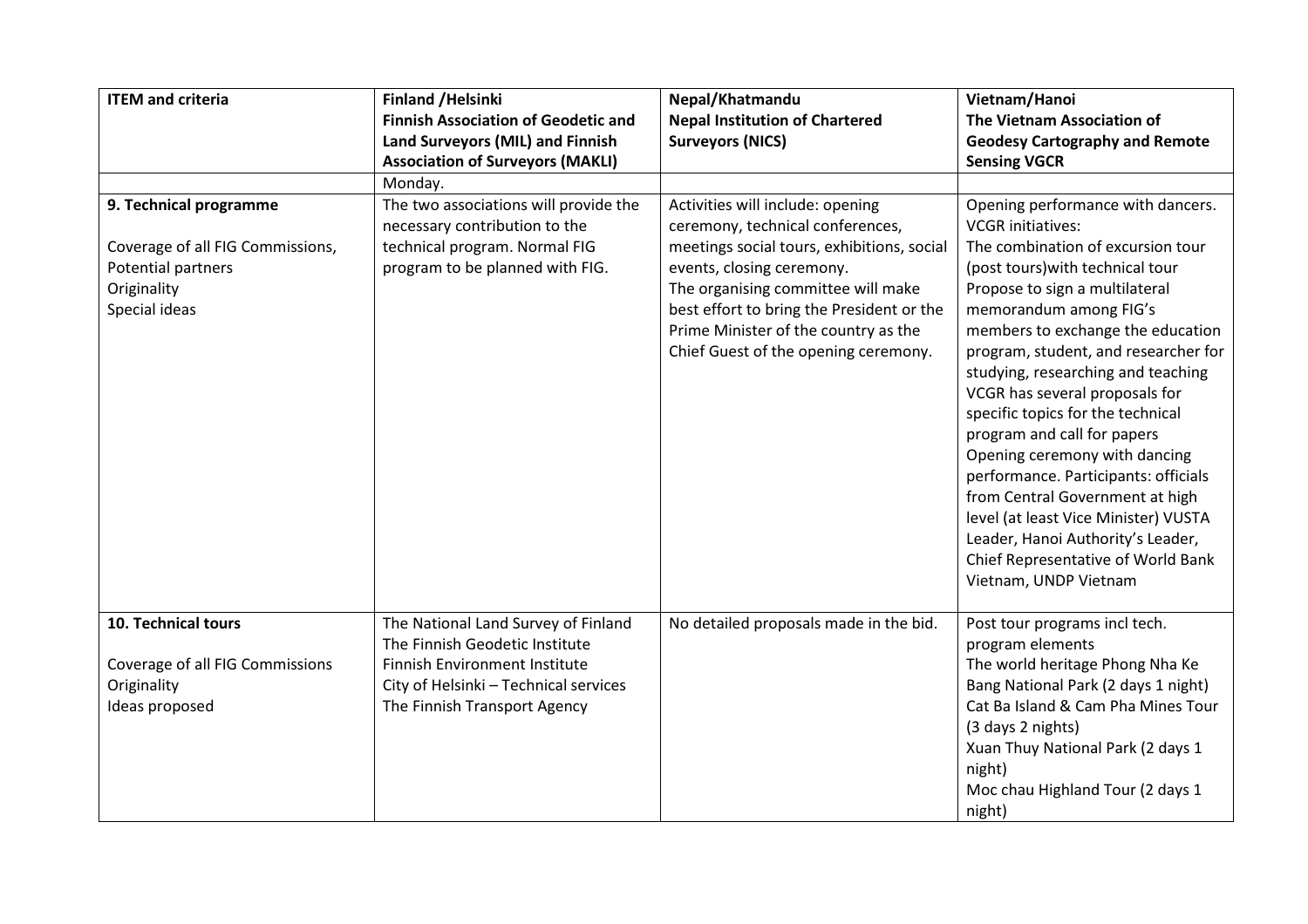| <b>ITEM and criteria</b>             | <b>Finland /Helsinki</b>                   | Nepal/Khatmandu                          | Vietnam/Hanoi                          |
|--------------------------------------|--------------------------------------------|------------------------------------------|----------------------------------------|
|                                      | <b>Finnish Association of Geodetic and</b> | <b>Nepal Institution of Chartered</b>    | The Vietnam Association of             |
|                                      | Land Surveyors (MIL) and Finnish           | <b>Surveyors (NICS)</b>                  | <b>Geodesy Cartography and Remote</b>  |
|                                      | <b>Association of Surveyors (MAKLI)</b>    |                                          | <b>Sensing VGCR</b>                    |
|                                      |                                            |                                          | Vietnam world Heritages Road Tour      |
|                                      |                                            |                                          | (6 days 5 nights)                      |
| 11. Social programme                 | City of Helsinki to host a Welcome         | Social tour in Kathmandu approximately   | Welcome reception dinner               |
|                                      | Reception on Monday.                       | €36                                      | (included) - buffet styled dinner with |
| Attractiveness and variety           | Cultural evening/Foundation dinner:        | Farewell banquet: €22                    | authentic Vietnamese food, a recoll    |
| Proposals for dinners                | Finnish National Opera in the heart of     | Tours to Site tour to the most beautiful | of traditional culinary culture with   |
| Attractiveness of offered dinners    | the city                                   | city of the country, Pokhara, and the    | the theme of "village market"          |
| Proposals for tours                  | Gala dinner: Finlandia Hall in the         | birth place of lord Buddha, Lumbini, can | FIG Foundation dinner: EUR 120 -       |
| Is the program following the overall | centre of the city with the unique         | be arranged. Interested participant will | set in the special atmosphere of       |
| FIG concept                          | architecture of Alvar Aalto                | be requested to register before a week   | Hanoi 1930's recalling the previous    |
|                                      |                                            | of the event. The cost will depend upon  | time of Indochina culture.             |
|                                      | Social tours suggestions:                  | the number of participants.              | Traditional Music Concert-             |
|                                      | Old wooden town of Poorvo (full day)       | (dinner proposals not following the FIG  | Vietnamese folk songs and              |
|                                      | Historical Suomenlinna (3-5 hours)         | concept)                                 | contemporary international chamber     |
|                                      | Culture on the Shores of Lake Tuusula      |                                          | music, Hanoi Opera Houlse              |
|                                      | (half day)                                 |                                          | Farewell party (included) - partly     |
|                                      | Helsinki Design Walk (3-5 hours)           |                                          | organized with the theme from a        |
|                                      | Finnish Nature Centre Haltia (half Day)    |                                          | story of the Legend of Dragon and      |
|                                      | (dinner proposals following the FIG        |                                          | Fairy - the story about the origin of  |
|                                      | concept)                                   |                                          | the Vietnamese people - audiences      |
|                                      |                                            |                                          | will be continuously amazed with       |
|                                      |                                            |                                          | Vietnam's culture. Vwenue: National    |
|                                      |                                            |                                          | Convention centre.                     |
|                                      |                                            |                                          | Pre-tour: Ha-long Bay tour (2 days, 1  |
|                                      |                                            |                                          | night)                                 |
|                                      |                                            |                                          | Daily city tour                        |
|                                      |                                            |                                          | Van phuc silk village & tay Phuong     |
|                                      |                                            |                                          | pagoda                                 |
|                                      |                                            |                                          | Hanoi cultural & cooking class tour    |
|                                      |                                            |                                          | Hanoi old quarter cyclo ride &         |
|                                      |                                            |                                          | shopping tour, water puppet show.      |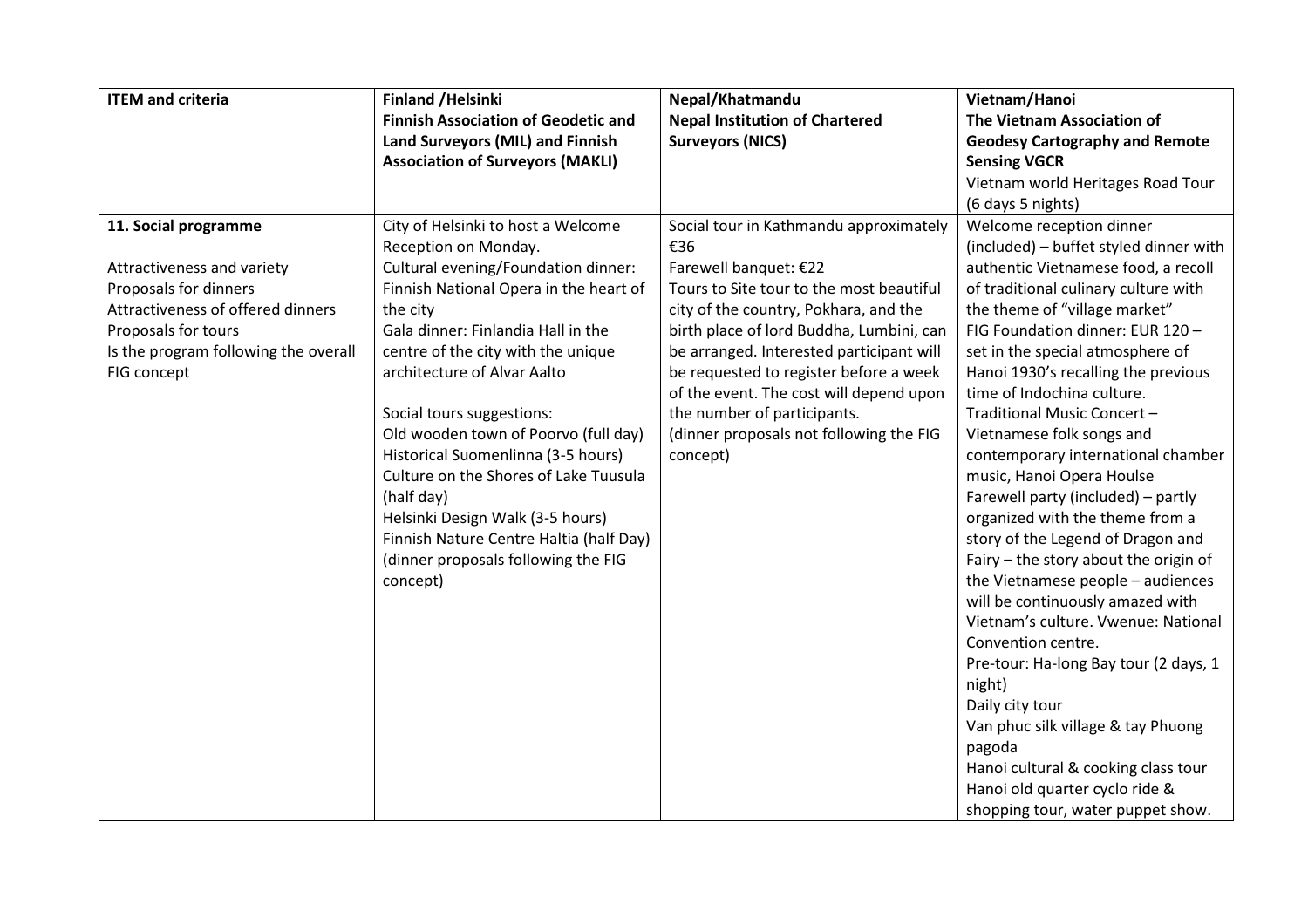| <b>ITEM and criteria</b>              | <b>Finland /Helsinki</b>                   | Nepal/Khatmandu                         | Vietnam/Hanoi                          |
|---------------------------------------|--------------------------------------------|-----------------------------------------|----------------------------------------|
|                                       | <b>Finnish Association of Geodetic and</b> | <b>Nepal Institution of Chartered</b>   | The Vietnam Association of             |
|                                       | Land Surveyors (MIL) and Finnish           | <b>Surveyors (NICS)</b>                 | <b>Geodesy Cartography and Remote</b>  |
|                                       | <b>Association of Surveyors (MAKLI)</b>    |                                         | <b>Sensing VGCR</b>                    |
|                                       |                                            |                                         | Several full day and half day social   |
|                                       |                                            |                                         | (dinner proposals not following the    |
|                                       |                                            |                                         | FIG concept)                           |
| 12. Attendance                        | 1000 international and local (1100 incl    | Int. part with full reg: 500            | 800 delegates, incl. 600 international |
|                                       | complimentary registrations)               | Accompanying: 50                        | and 200 local delegates                |
| Expectation of international,         |                                            | Int. students: 100                      | 100 students                           |
| regional and local attendance         |                                            | Local participants: 500                 | 100 accompanying persons               |
| Realistic number of international and |                                            | 2% of registration fee will cover       |                                        |
| national participants                 |                                            | complimentary registrations.            |                                        |
|                                       |                                            |                                         |                                        |
| 13. Accommodation                     | About 80 hotels and almost 12,000          | Kathmandu has a number of               | Several hotels in the conference       |
|                                       | rooms ranging from first-class hotels      | international class hotels.             | area. 3-4 star rooms around €60. 5     |
| Hotel costs                           | to hostels for those on tighter            | Soaltee Holiday Inn Crown Plaza, Hotel  | star around € 100-150.                 |
| Value for money                       | budgets. Most hotels are within 1.5        | Yak & Yeti, Hotel Everest, Hotel        | Tentative hotel partnes:               |
| Variation in hotel offers             | km in the citu centre with easy access     | Annapurna, Hotel Radisson, Hotel Hyatt  | - Grand Plaza - 5 star                 |
| Closeness to proposed venue           | to Messukeskus Helsinki. Holiday Inn       | and Hotel Le Meridian are the five star | - Crowne Plaza - 5 star                |
| Transportation to venue               | Hotel connected to the venue and           | hotels in Kathmandu. The other hotels   | - Daewoo Hotel - 5 star                |
|                                       | Sokos Hotel Pasila only ten-minute         | are Hotel Dwarikas, Summit Hotel,       | - Bao Son Hotel - 4 star               |
|                                       | walk away.                                 | Shanker Hotel, among others. One can    | - Riverside Hanoi Hotel - 4 star       |
|                                       | Many hotels have been granted the          | also find cheap hotels in the city with | Shuttle buses between hotels and       |
|                                       | Swan eco-label.                            | affordable accommodation and safety.    | the conference venue                   |
|                                       | No official hotel ratings in Finland.      | No info on hotel prices.                |                                        |
|                                       | Ratings provided are only                  |                                         |                                        |
|                                       | approximate:                               |                                         |                                        |
|                                       | 5 star: rates €230-400                     |                                         |                                        |
|                                       | 4 star: rates € 120-280                    |                                         |                                        |
|                                       | 3 star: rates €90-190                      |                                         |                                        |
|                                       | 2 star and hostels: €35-70                 |                                         |                                        |
|                                       | Preliminary room reservations have         |                                         |                                        |
|                                       | been made in different price               |                                         |                                        |
|                                       | categories for all proposed time           |                                         |                                        |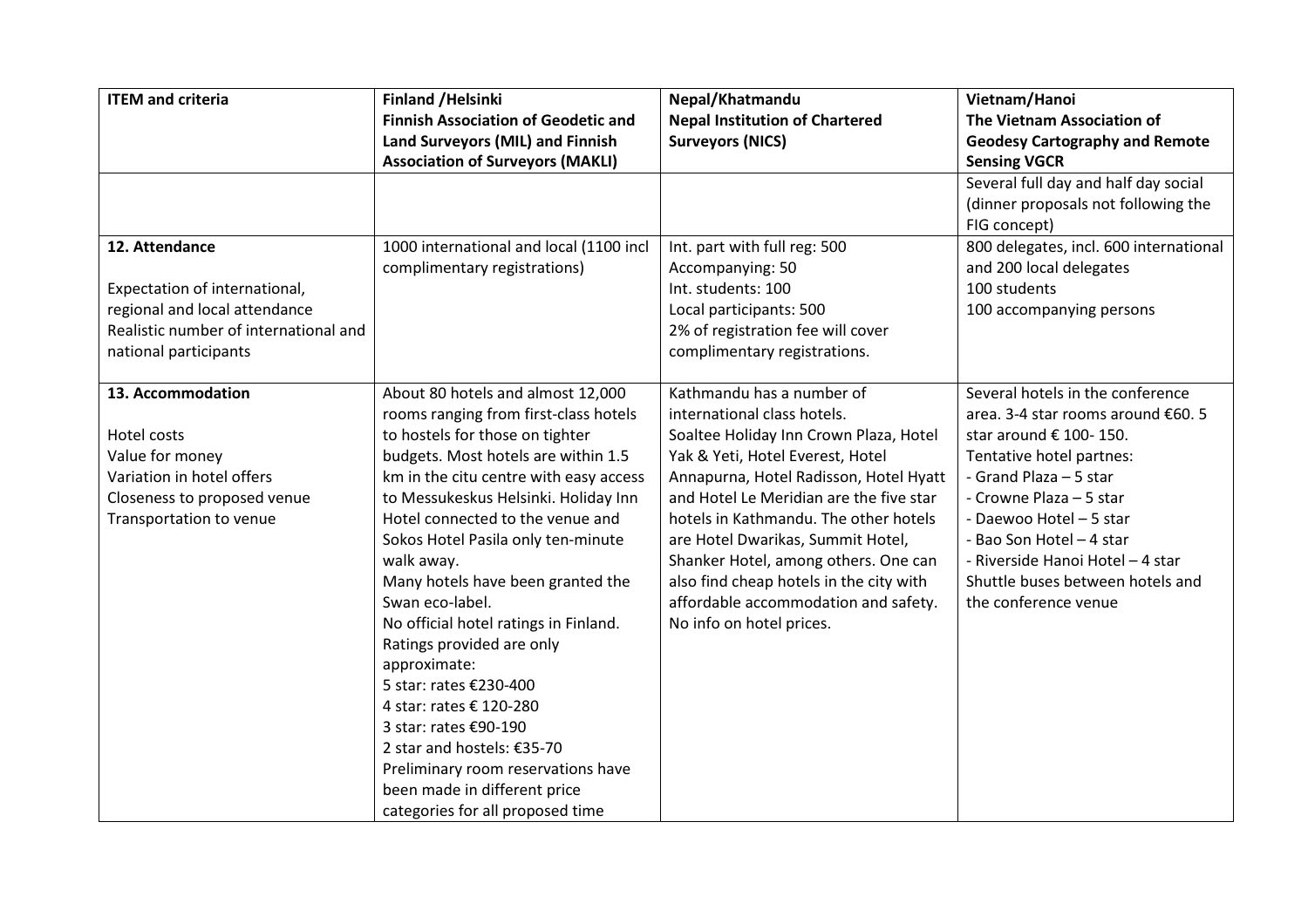| <b>ITEM and criteria</b>          | <b>Finland /Helsinki</b>                   | Nepal/Khatmandu                          | Vietnam/Hanoi                         |
|-----------------------------------|--------------------------------------------|------------------------------------------|---------------------------------------|
|                                   | <b>Finnish Association of Geodetic and</b> | <b>Nepal Institution of Chartered</b>    | The Vietnam Association of            |
|                                   | Land Surveyors (MIL) and Finnish           | <b>Surveyors (NICS)</b>                  | <b>Geodesy Cartography and Remote</b> |
|                                   | <b>Association of Surveyors (MAKLI)</b>    |                                          | <b>Sensing VGCR</b>                   |
|                                   | periods                                    |                                          |                                       |
| 14. Finances                      | <b>Proposed fees:</b>                      | Proposed fees International part.:       | Proposed fees International part.:    |
|                                   | Early bird: €550                           | Early Bird                               | Meeting package (3 day conference,    |
| Estimate of surplus and financial | Normal: €650                               | Delegate: €435                           | lunch teabreaks, shuttle bus)         |
| risks                             | Late: €750                                 | Student: €145                            | Early bird: €400 (student €100)       |
| Realistic fees proposed           | (National and International)               | Accompanying person: €180                | Normal reg: €500                      |
| Fees in an acceptable price range | Cultural/Finnish evening: €100             | Late:                                    | Late reg: €595                        |
| Difference between international  | Gala dinner: €120                          | Delegate: €580                           | Full package (as above and entry to   |
| and national fees                 | Budget based on 1000 paying                | Student: €180                            | 3 social programs: Welcome gala       |
| Realistic budget                  | participants                               | Accompanying person: €220                | dinner, Music Concert and Farewll     |
| <b>Estimated revenue</b>          | Thorough draft budget included in bid      | <b>Nepalese registrations:</b>           | party                                 |
|                                   | Draft budget shows a balance of €          | Early Bird:                              | Early bird: €595                      |
|                                   | 80,100.                                    | Delegate: €75                            | Normal reg: €696                      |
|                                   | Venue fee based on necessary number        | Student: €22                             | Late: €795                            |
|                                   | of session rooms, exhibition and           | Accompanying persons: €19                | Acc person €380                       |
|                                   | catering.                                  | Late reg:                                | Local/Vietnamese reg: €295            |
|                                   |                                            | Delegate: €94                            | Budget based on 1000 participants.    |
|                                   |                                            | Student: €38                             | Thorough draft budget included in     |
|                                   |                                            | Accompanying persons: €22                | bid.                                  |
|                                   |                                            | Delegate + student fee Include           | The draft budget shows a balance of   |
|                                   |                                            | admission to GA technical sessions,      | €6000                                 |
|                                   |                                            | exhibition, welcome reception, coffee    |                                       |
|                                   |                                            | breaks and conference stationaries       |                                       |
|                                   |                                            | Social tour in Kathmandu approximately   |                                       |
|                                   |                                            | €36                                      |                                       |
|                                   |                                            | NICS will expore sponsorship or          |                                       |
|                                   |                                            | financial support from the government    |                                       |
|                                   |                                            | organisations in the country.            |                                       |
|                                   |                                            | No info on prices on: lunches, dinners,  |                                       |
|                                   |                                            | hotels                                   |                                       |
|                                   |                                            | No budget info. Fee will include €10 for |                                       |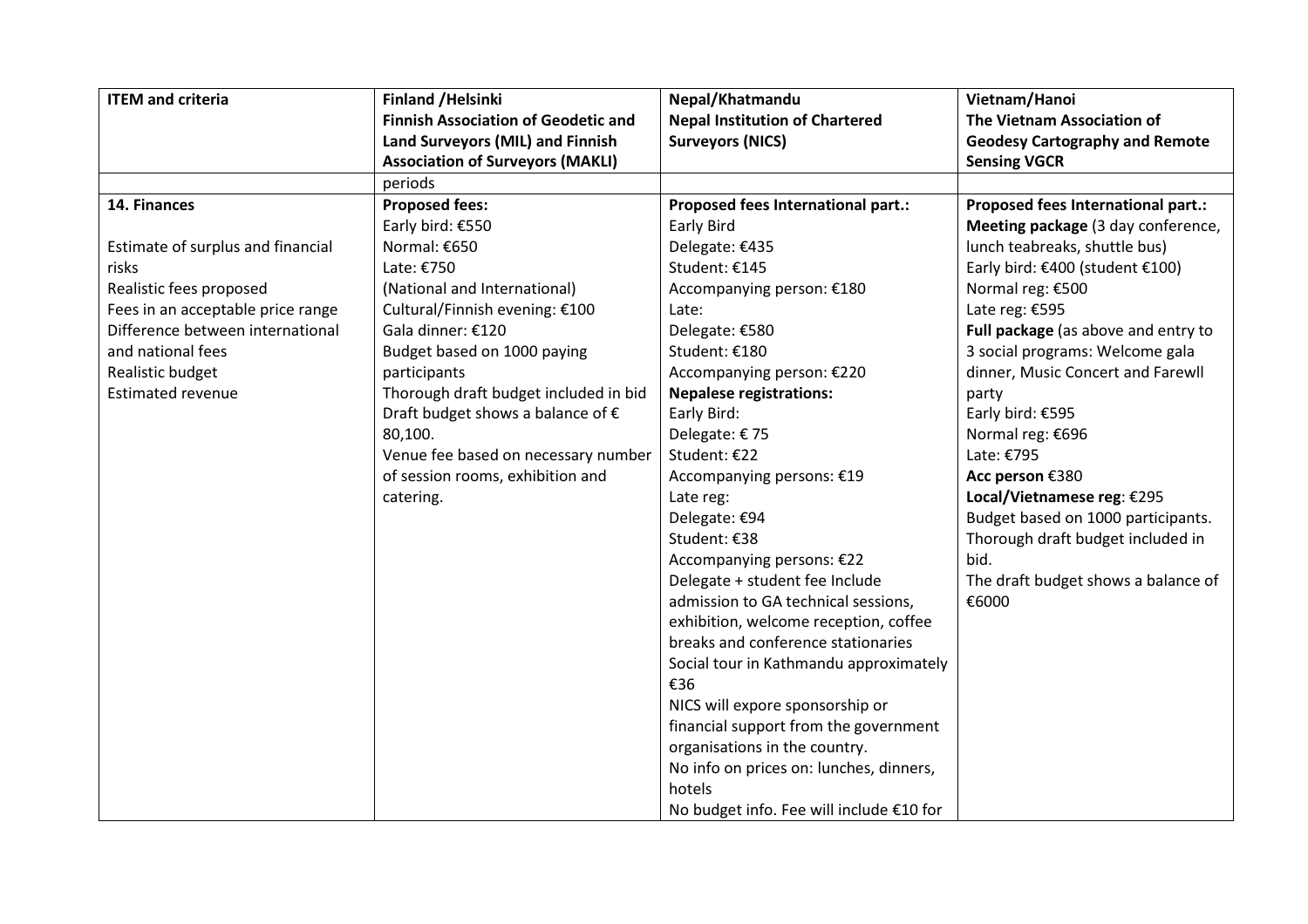| <b>ITEM and criteria</b>                                                                                                                                                             | <b>Finland /Helsinki</b>                                                                                                                                                                                                                         | Nepal/Khatmandu                         | Vietnam/Hanoi                                                                                                                                                                                                                                                                                                                                                                              |
|--------------------------------------------------------------------------------------------------------------------------------------------------------------------------------------|--------------------------------------------------------------------------------------------------------------------------------------------------------------------------------------------------------------------------------------------------|-----------------------------------------|--------------------------------------------------------------------------------------------------------------------------------------------------------------------------------------------------------------------------------------------------------------------------------------------------------------------------------------------------------------------------------------------|
|                                                                                                                                                                                      | <b>Finnish Association of Geodetic and</b>                                                                                                                                                                                                       | <b>Nepal Institution of Chartered</b>   | <b>The Vietnam Association of</b>                                                                                                                                                                                                                                                                                                                                                          |
|                                                                                                                                                                                      | Land Surveyors (MIL) and Finnish                                                                                                                                                                                                                 | <b>Surveyors (NICS)</b>                 | <b>Geodesy Cartography and Remote</b>                                                                                                                                                                                                                                                                                                                                                      |
|                                                                                                                                                                                      | <b>Association of Surveyors (MAKLI)</b>                                                                                                                                                                                                          |                                         | <b>Sensing VGCR</b>                                                                                                                                                                                                                                                                                                                                                                        |
|                                                                                                                                                                                      |                                                                                                                                                                                                                                                  | <b>FIG Foundation</b>                   |                                                                                                                                                                                                                                                                                                                                                                                            |
| 15. Sponsorship<br>Estimate sponsorship and exhibition<br>income<br>Proposed income<br>How realistic is proposed income<br>Local sponsor offerings<br>Sponsor interest to conference | Proposed exhibition plan in bid<br>Proposed income from sponsors and<br>exhibitiors: €157,000                                                                                                                                                    | No detailed proposals made in the bid.  | Platinum sponsors € 30,000<br>Gold Sponsors € 20,000<br>Silver Sponsors € 10,000<br>Proposed exhibition plan in bid<br>Proposed income from sponsors and<br>exhibitiors: €205,650<br>Tentative official Transporter:<br><b>Vietnam Airlines</b><br>Mai Linh Taxi Group<br>Hanoi Taxi Group<br>- Complimentary Air-ticket for<br>organisers<br>Discount rate for conference<br>participants |
| 16. Why host                                                                                                                                                                         | Finland is celebrating its 100 years of                                                                                                                                                                                                          | Never earlier FIG Conference in South   | The association is celebrating its $30th$                                                                                                                                                                                                                                                                                                                                                  |
| Reason for hosting                                                                                                                                                                   | independence in 2017.<br>The 100 <sup>th</sup> anniversary of Finnish<br>independence in 2017 adds an extra<br>spark in the commitment but<br>generally the Finnish surveying and<br>GIS community has a lot to offer for<br>the members of FIG. | Asia.                                   | anniversary.                                                                                                                                                                                                                                                                                                                                                                               |
| 17. Objectives and outcomes                                                                                                                                                          | Both associations would like to raise                                                                                                                                                                                                            | No detailed information in bid material | <b>VCGR Objectives:</b>                                                                                                                                                                                                                                                                                                                                                                    |
|                                                                                                                                                                                      | the profile and increase awareness of                                                                                                                                                                                                            |                                         | - to propagate the important role                                                                                                                                                                                                                                                                                                                                                          |
| Thought through why conference                                                                                                                                                       | the surveying profession and boost                                                                                                                                                                                                               |                                         | and significant means of spatial data                                                                                                                                                                                                                                                                                                                                                      |
| should be held at destination                                                                                                                                                        | the profession internationally.                                                                                                                                                                                                                  |                                         | management to e-government for all                                                                                                                                                                                                                                                                                                                                                         |
| Difference to other destinations                                                                                                                                                     |                                                                                                                                                                                                                                                  |                                         | countries - especially for Vietnam                                                                                                                                                                                                                                                                                                                                                         |
| Short term outcome                                                                                                                                                                   | The Aalto University (FIG Member) has                                                                                                                                                                                                            |                                         | - to implement the conclusion of UN-                                                                                                                                                                                                                                                                                                                                                       |
| Long term outcome                                                                                                                                                                    | agreed to encourage students to sign                                                                                                                                                                                                             |                                         | GGIM issued by UN committee of                                                                                                                                                                                                                                                                                                                                                             |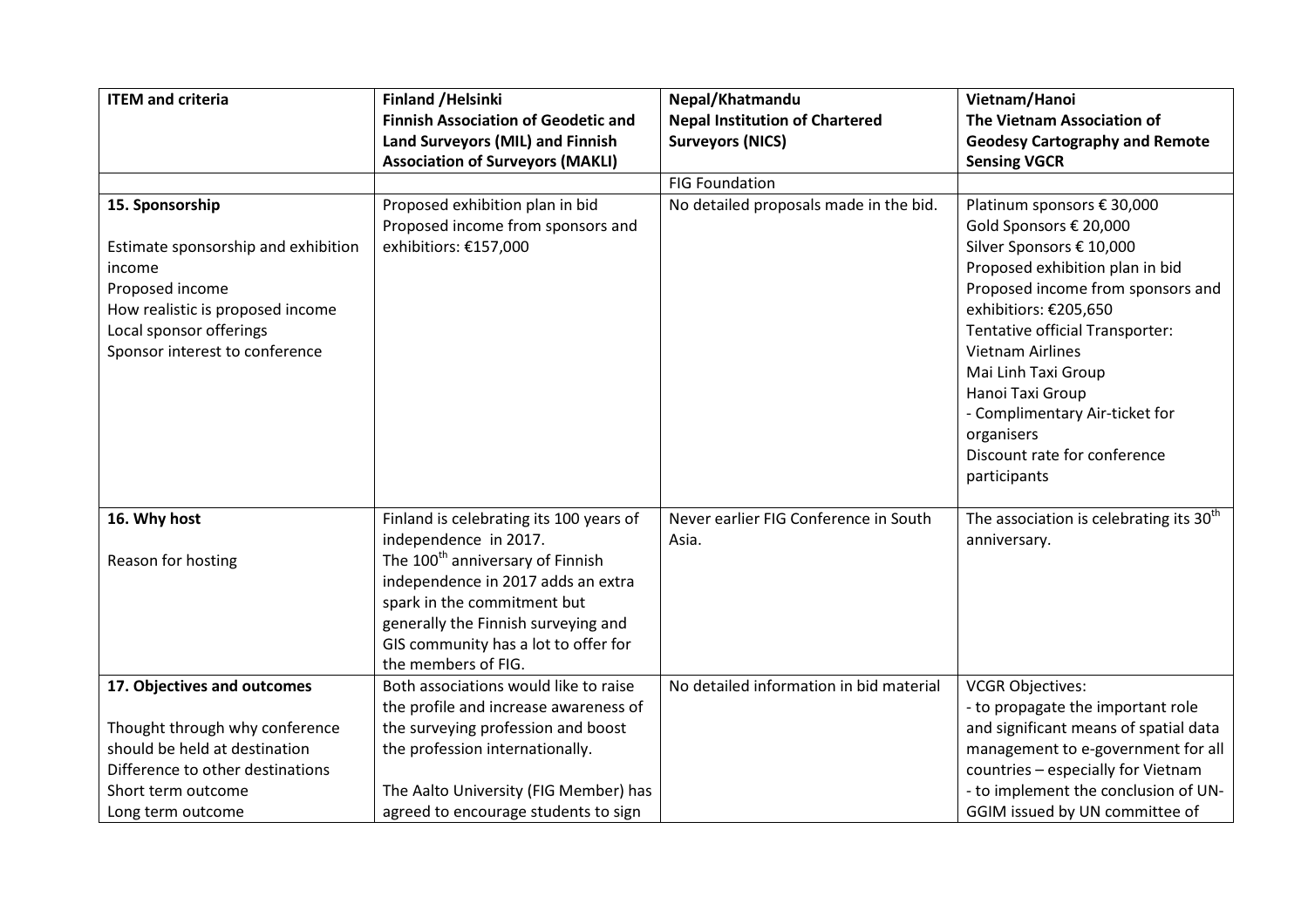| <b>ITEM and criteria</b>            | <b>Finland /Helsinki</b>                   | Nepal/Khatmandu                         | Vietnam/Hanoi                          |
|-------------------------------------|--------------------------------------------|-----------------------------------------|----------------------------------------|
|                                     | <b>Finnish Association of Geodetic and</b> | <b>Nepal Institution of Chartered</b>   | The Vietnam Association of             |
|                                     | Land Surveyors (MIL) and Finnish           | <b>Surveyors (NICS)</b>                 | <b>Geodesy Cartography and Remote</b>  |
|                                     | <b>Association of Surveyors (MAKLI)</b>    |                                         | <b>Sensing VGCR</b>                    |
|                                     | up for assisting tasks during the WW       |                                         | <b>Experts on Global Geospatial</b>    |
|                                     | and also give the student volunteers       |                                         | Information Management, February       |
|                                     | credit for their contributions and         |                                         | 2013 in Qatar                          |
|                                     | participation in the WW.                   |                                         | - to create the opened forum to        |
|                                     |                                            |                                         | exchange and share the experiences     |
|                                     |                                            |                                         | from the world's professionals,        |
|                                     |                                            |                                         | surveyors & experts in the field to    |
|                                     |                                            |                                         | the theme of Spatial Enablement of     |
|                                     |                                            |                                         | governments and societies and          |
|                                     |                                            |                                         | issues of spatial data infrastructure  |
|                                     |                                            |                                         | - lesson - learning from the global    |
|                                     |                                            |                                         | community to organize and manage       |
|                                     |                                            |                                         | spatial data in order to address these |
|                                     |                                            |                                         | issues: land governance,               |
|                                     |                                            |                                         | management of natural resources,       |
|                                     |                                            |                                         | protection of environment, coping      |
|                                     |                                            |                                         | with climate changes, and              |
|                                     |                                            |                                         | implementation of millennium           |
|                                     |                                            |                                         | development goals                      |
| 18. Suggested theme                 | Taking into account the rapidly            | No detailed information in bid material | "For Spatial Enablement of Each        |
|                                     | developing and changing world              |                                         | Citizen".                              |
| Thought of possible theme that fits | around us LOC will not tie their hands     |                                         | Following the first high level forum   |
| to local/regional situation         | prematurely on a suggested theme           |                                         | on global spatial data management n    |
|                                     |                                            |                                         | 2011 and the International             |
|                                     |                                            |                                         | Symposium on Spatially Enabled         |
|                                     |                                            |                                         | Government and Society in 2012         |
|                                     |                                            |                                         | VGCR has proposed an own concept       |
|                                     |                                            |                                         | to the Development Strategy of NSDI    |
|                                     |                                            |                                         | for Vietnam that to have "Spatial      |
|                                     |                                            |                                         | <b>Enablement of Governments and</b>   |
|                                     |                                            |                                         | Societies" we need to do "Spatial      |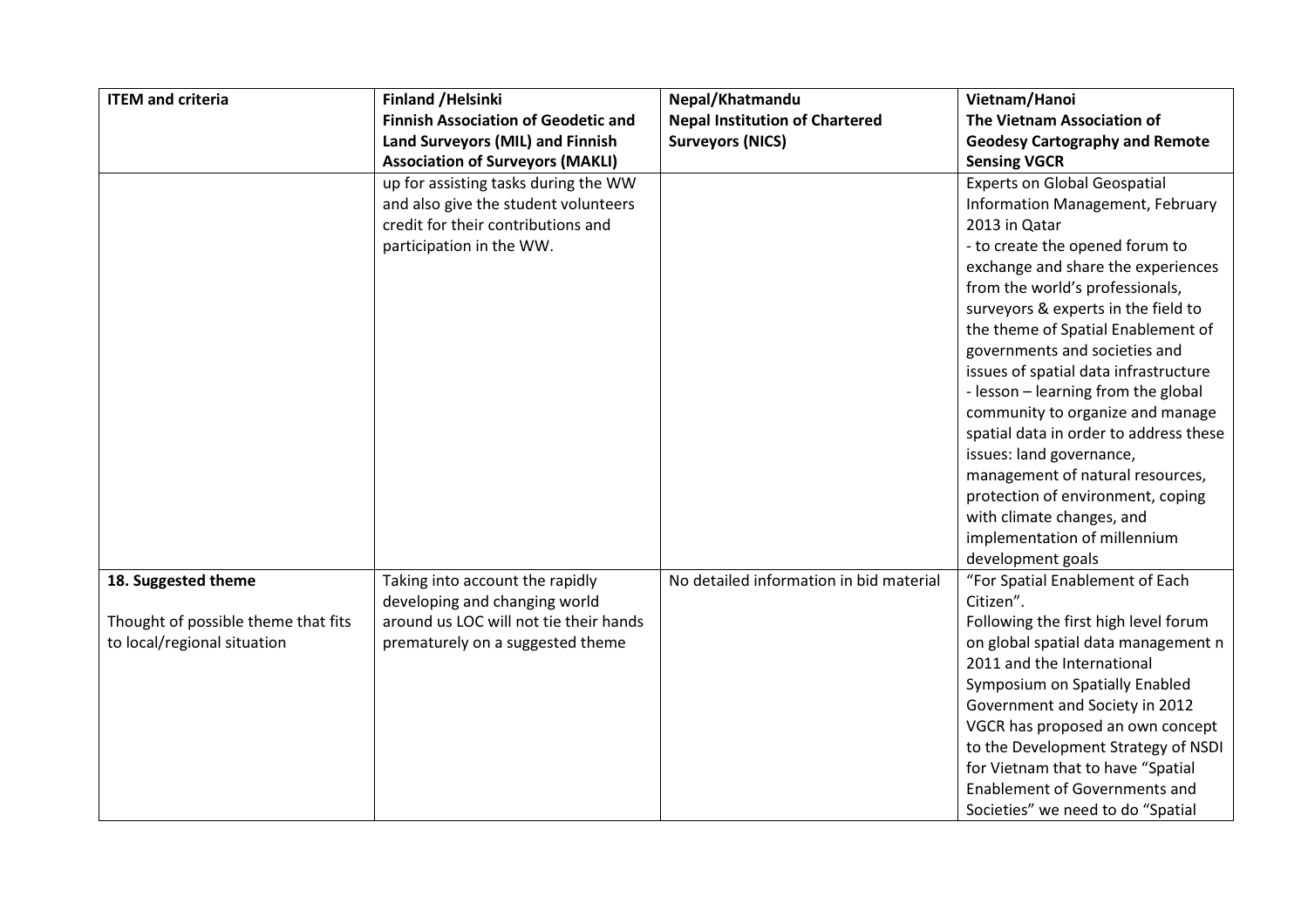| <b>ITEM and criteria</b>           | <b>Finland /Helsinki</b>                   | Nepal/Khatmandu                         | Vietnam/Hanoi                               |
|------------------------------------|--------------------------------------------|-----------------------------------------|---------------------------------------------|
|                                    | <b>Finnish Association of Geodetic and</b> | <b>Nepal Institution of Chartered</b>   | The Vietnam Association of                  |
|                                    | Land Surveyors (MIL) and Finnish           | <b>Surveyors (NICS)</b>                 | <b>Geodesy Cartography and Remote</b>       |
|                                    | <b>Association of Surveyors (MAKLI)</b>    |                                         | <b>Sensing VGCR</b>                         |
|                                    |                                            |                                         | Enablement of Each Citizen".                |
| 19. Events organized in the past   | International Conference on the            | No detailed information in bid material | No detailed information in bid              |
| three years                        | History of Cartography, 2013               |                                         | material                                    |
|                                    | <b>EuroGeographics General Assembly</b>    |                                         |                                             |
| How experienced is the host in     | 2012                                       |                                         |                                             |
| organising events                  | NLS also organizes the annual GIS          |                                         |                                             |
|                                    | EXPO in Messukeskus Helsinki - the         |                                         |                                             |
|                                    | largest Finnish event in the field of      |                                         |                                             |
|                                    | geographic information. No of              |                                         |                                             |
|                                    | participants ahs been about 2,000          |                                         |                                             |
|                                    | yearly.                                    |                                         |                                             |
| 20. Major event planned in the     | The 100 years of indepence                 | No detailed information in bid material | 20 Feb-2 March - APEC SOM I &               |
| proposed city in 2017              | celebrations in 2017 will bring a wide     |                                         | <b>Related meetings</b>                     |
|                                    | range of ther events to Helsinki           |                                         | 22-25 May 27 <sup>th</sup> Meeting of TPTWG |
| Many events might affect the price |                                            |                                         | 19-21 July APEC Symposium on Open           |
| level                              |                                            |                                         | Source and Open Course for E-               |
|                                    |                                            |                                         | learning                                    |
|                                    |                                            |                                         | 26-28 July APEC Trade Capacity              |
|                                    |                                            |                                         | Building for the Application of             |
|                                    |                                            |                                         | Sanitary and Phytosanitary measures         |
|                                    |                                            |                                         | Septemer and November are usually           |
|                                    |                                            |                                         | peak months                                 |
| 21. Initiatives for sustainable    | Many hotels have been granted the          | No detailed information in bid material | No detailed information in bid              |
| conference environment             | Swan eco-label.                            |                                         | material                                    |
|                                    | Messukeskus Helsinki wants to act          |                                         |                                             |
| Is host city paying attention to   | responsibly and be a pioneer also in       |                                         |                                             |
| environmental issues               | the environmental issues and to            |                                         |                                             |
| Is venue paying attention to       | reduce its own carbon footprints as        |                                         |                                             |
| environmental issues               | well as the carbon footprints of their     |                                         |                                             |
| Is host paying attention to        | customers. Environmental system            |                                         |                                             |
| environmental issues               | certified n accordance with the ISO        |                                         |                                             |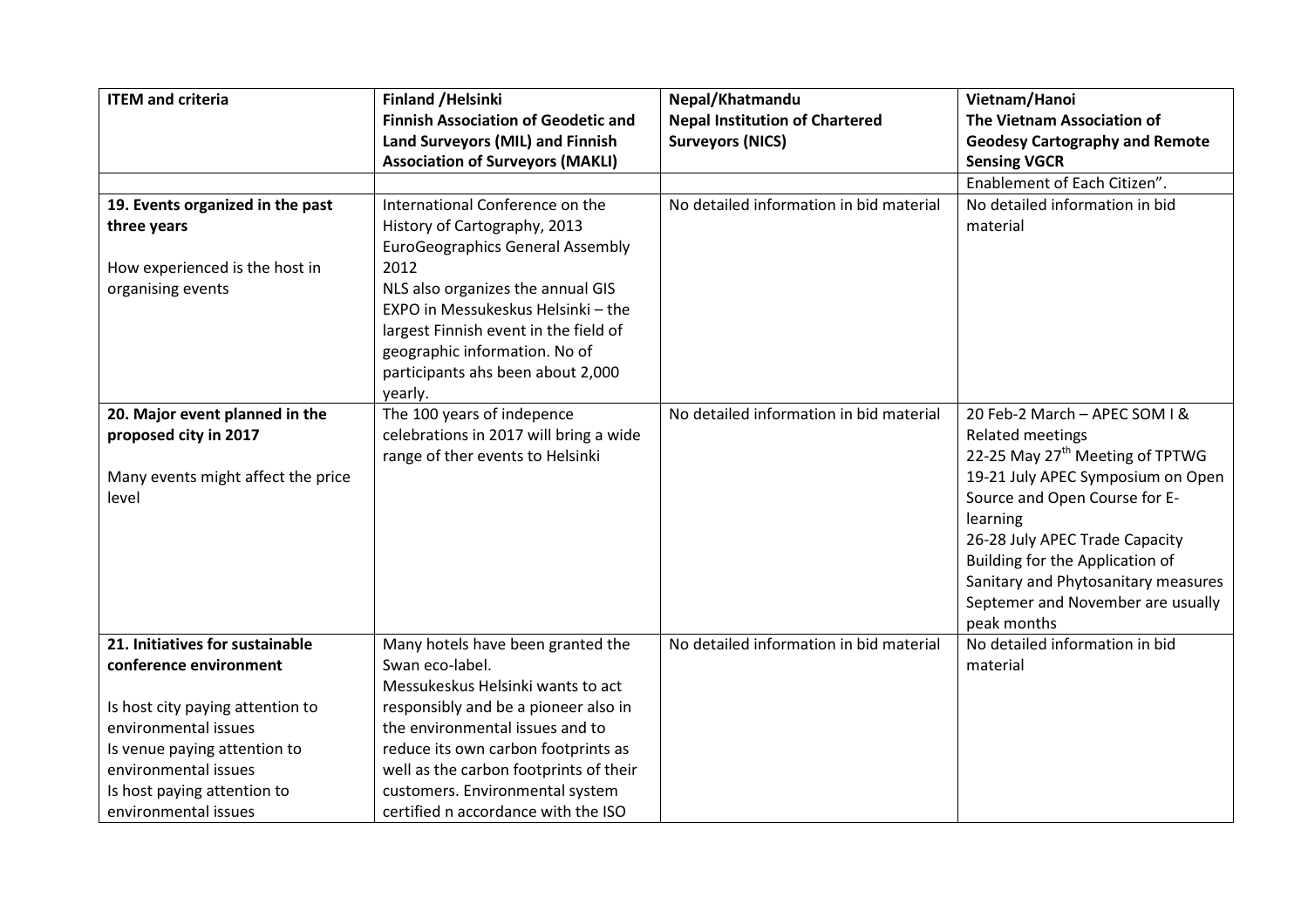| <b>ITEM and criteria</b>             | <b>Finland /Helsinki</b>                   | Nepal/Khatmandu                         | Vietnam/Hanoi                         |
|--------------------------------------|--------------------------------------------|-----------------------------------------|---------------------------------------|
|                                      | <b>Finnish Association of Geodetic and</b> | <b>Nepal Institution of Chartered</b>   | The Vietnam Association of            |
|                                      | Land Surveyors (MIL) and Finnish           | <b>Surveyors (NICS)</b>                 | <b>Geodesy Cartography and Remote</b> |
|                                      | <b>Association of Surveyors (MAKLI)</b>    |                                         | <b>Sensing VGCR</b>                   |
|                                      | 14001 standard Environment is the          |                                         |                                       |
|                                      | responsibility for each and every          |                                         |                                       |
|                                      | employee of the Messukeskus.               |                                         |                                       |
|                                      | A flexible and efficient public            |                                         |                                       |
|                                      | transportation system in the Helsinki      |                                         |                                       |
|                                      | area and most of the hotels are known      |                                         |                                       |
|                                      | as environmentally conscious.              |                                         |                                       |
|                                      | All material provided to the Working       |                                         |                                       |
|                                      | Week will be ecologically safe.            |                                         |                                       |
| 22. New initiatives or activities    | LOC will build on the ideas and            | No detailed information in bid material | The combination of excursion tour     |
|                                      | experiences they have from their           |                                         | (post tours) with technical tour      |
| Originality - but within the overall | annual GIS EXPO event and create           |                                         |                                       |
| FIG concept                          | fresh new ways to further improve the      |                                         |                                       |
|                                      | profile of the FIG WW both nationally      |                                         |                                       |
|                                      | and internationally. The annual GIS        |                                         |                                       |
|                                      | EXPO with its over 2000 visitors is a      |                                         |                                       |
|                                      | fruitful setting for marketing the         |                                         |                                       |
|                                      | Working Week and reaching a large          |                                         |                                       |
|                                      | audience nationally.                       |                                         |                                       |
| 23. What legacy to leave locally     | There is a lot to learn through            | No detailed information in bid material | No detailed information in bid        |
| from the Working week                | international cooperation and              |                                         | material                              |
|                                      | exchange of ideas, not to mention          |                                         |                                       |
|                                      | creating and maintaining personal          |                                         |                                       |
| With host                            | relations. Nobody lives in isolation and   |                                         |                                       |
| Hosting city                         | certainly do better in a networked         |                                         |                                       |
| For the surveying community          | environment where we can learn from        |                                         |                                       |
|                                      | each.                                      |                                         |                                       |
|                                      | The Finnish surveying community will       |                                         |                                       |
|                                      | benefit greatly from the Working           |                                         |                                       |
|                                      | Week and the Finnish experiences in        |                                         |                                       |
|                                      | the profession will be useful for the      |                                         |                                       |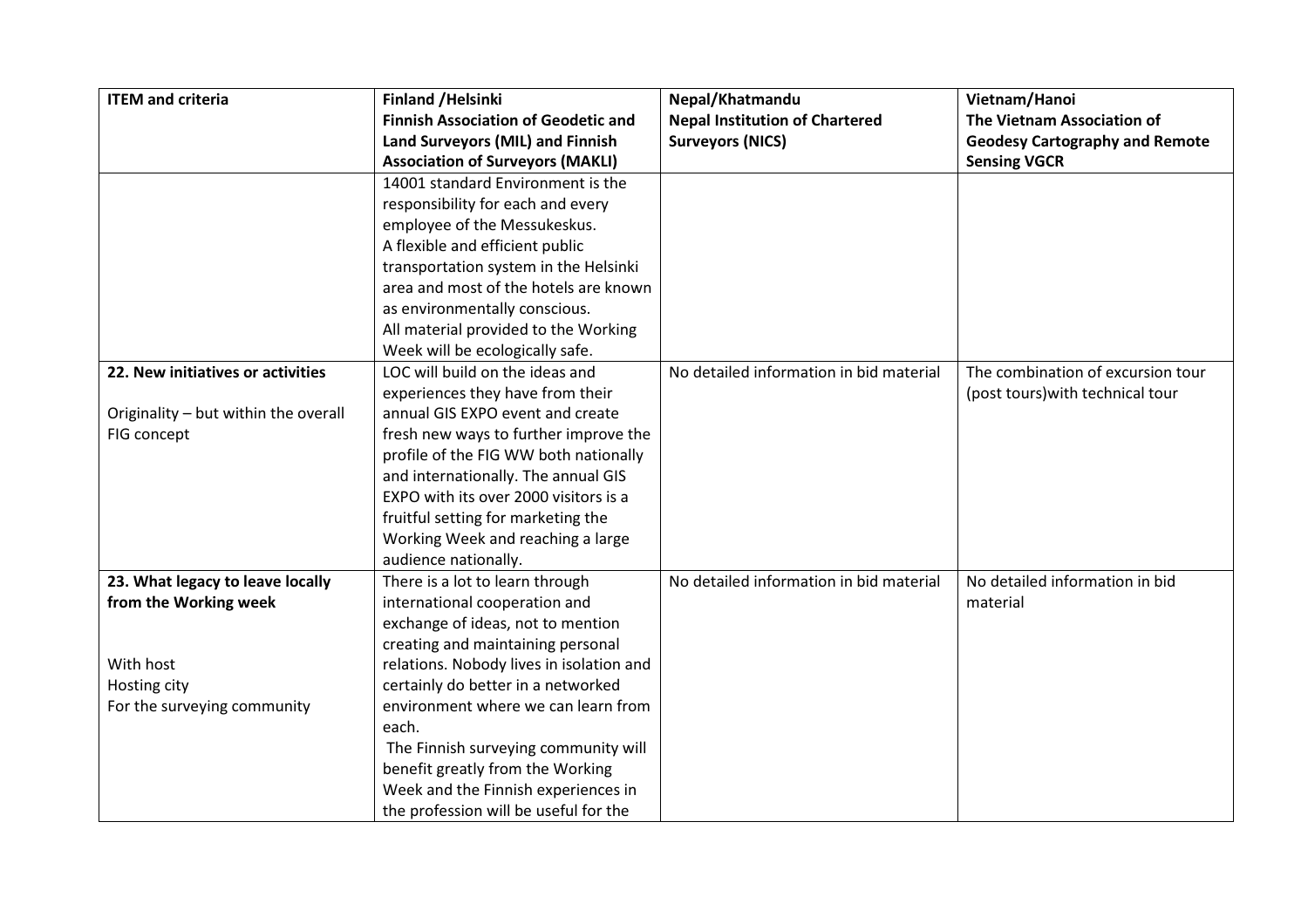| <b>ITEM and criteria</b>                   | <b>Finland /Helsinki</b>                                   | Nepal/Khatmandu                       | Vietnam/Hanoi                          |
|--------------------------------------------|------------------------------------------------------------|---------------------------------------|----------------------------------------|
|                                            | <b>Finnish Association of Geodetic and</b>                 | <b>Nepal Institution of Chartered</b> | The Vietnam Association of             |
|                                            | Land Surveyors (MIL) and Finnish                           | <b>Surveyors (NICS)</b>               | <b>Geodesy Cartography and Remote</b>  |
|                                            | <b>Association of Surveyors (MAKLI)</b>                    |                                       | <b>Sensing VGCR</b>                    |
|                                            | wider international community.                             |                                       |                                        |
| <b>VALUATION</b>                           |                                                            |                                       |                                        |
| Issues supporting destination -            | There is a specific reason for<br>$\overline{\phantom{a}}$ | FIG Conference never held in south    | There is a specific reason for         |
| subjective rating for Council              | hosting in $2017 - 100$ year                               | Asia before                           | hosting in 2017 - association has      |
|                                            | independence of Finland                                    | There has never been a FIG event in   | 30 years anniversary                   |
|                                            | Strong organisation behind                                 | Nepal or Kathmandu                    | Strong organisation behind             |
|                                            | Last FIG conference in Finland was                         | Nepal would be an attractive venue    | VCGR is experienced in hosting         |
|                                            | 1990 which is long time ago                                | for tourism, cultural and nature      | conferences                            |
|                                            | Suitable venue                                             | aspects                               | VCGR organized a very good             |
|                                            | Free internet at venue                                     | Nepal is a country where surveyors    | regional conference                    |
|                                            | Several hotel possibilities around                         | need support from international       | affordability in Vietnam is good       |
|                                            | venue                                                      | surveyors.                            | the conference rates are               |
|                                            | FIG can learn from GEO EXPO<br>$\blacksquare$              | Cooperation between the member        | reasonable                             |
|                                            | Conference budget is realistic                             | association and affiliate member of   | there is a thought through theme       |
|                                            | Venue fees and fees for catering                           | FIG.                                  | of the Working Week                    |
|                                            | are acceptable                                             |                                       | - purpose and outcome of the           |
|                                            | Proposed venue will fork for FIG                           |                                       | Working Week is carefully              |
|                                            | <b>Working Week</b>                                        |                                       | considered                             |
|                                            | Suggestions in bid follow the FIG                          |                                       | - Proposed venue will work for FIG     |
|                                            | concept of Working Week                                    |                                       | <b>Working Week</b>                    |
|                                            | Cooperation between both                                   |                                       | - already suggestions for social       |
|                                            | member association and affiliate                           |                                       | events and tours                       |
|                                            | member of FIG                                              |                                       |                                        |
| <b>Issues against destination - rating</b> | - Price level in Northern Europe is                        | Small association                     | - budget is very tight and there is no |
|                                            | generally high however both                                | Not much participation in earlier FIG | space for extra costs                  |
|                                            | conference venue rental and                                | conferences                           | - Rotation: FIG Congress 2014 is in    |
|                                            | conference particiants costs                               | No lunches in Fee                     | Malaysia, FIG Working Week 2016 is     |
|                                            | (catering) seem reasonable.                                | No suggestions for dinners            | in New Zealand                         |
|                                            | - Celebrating the 100 year of                              | No budget                             | - proposed venue may be                |
|                                            | independence might attract many                            | The venue and destination would fit   | challenging because of its size but    |
|                                            | conferences to Finland and increase                        | well for a FIG Regional Conference.   | cannot be evaluated from the           |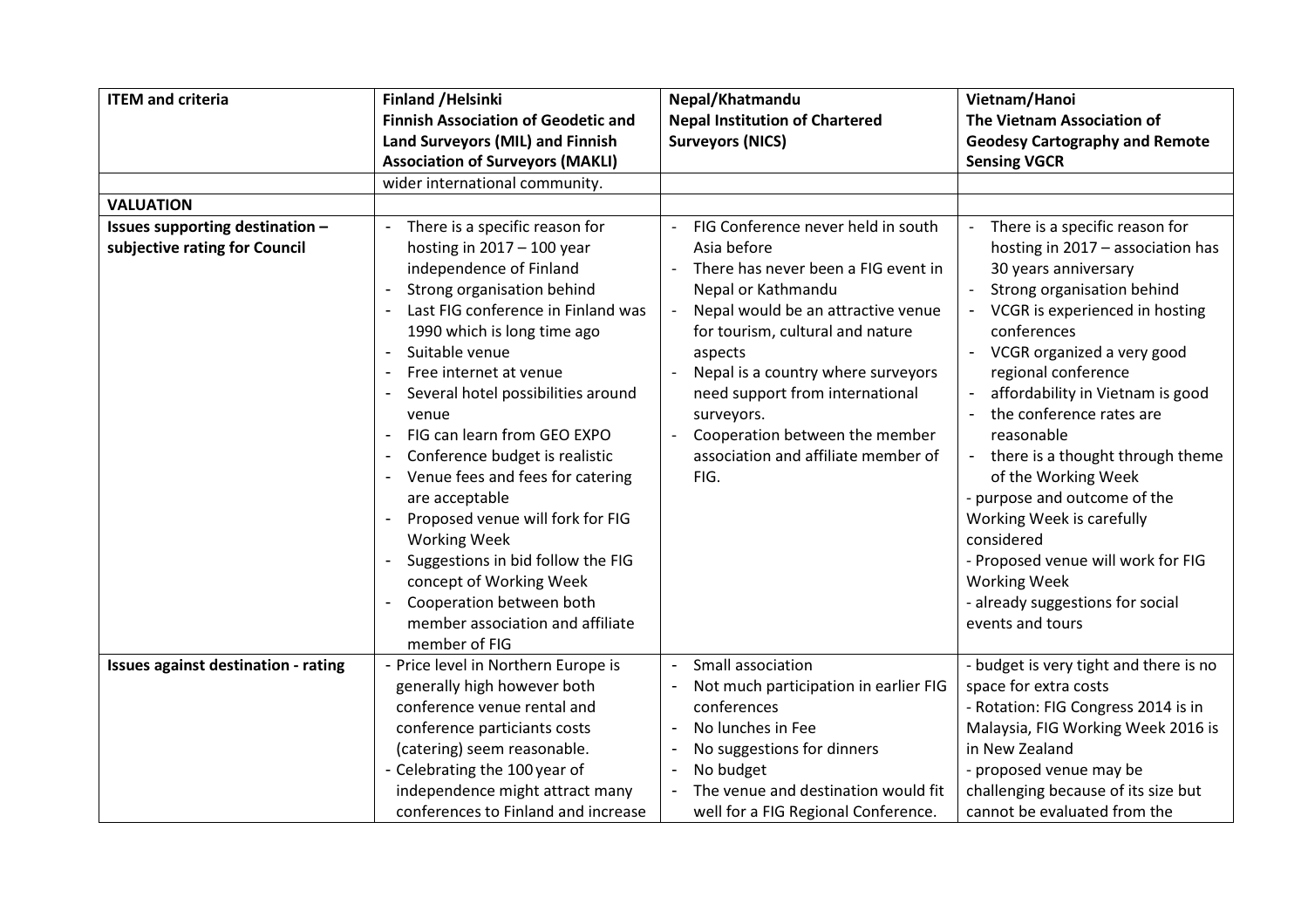| <b>ITEM and criteria</b><br><b>Finland / Helsinki</b> |                                            | Nepal/Khatmandu                                                                                                                                                                                                                                                                                                                                                                                                                                                                                                                                                                                                                                                                                                                                                                                                                                                                                                                                                                                     | Vietnam/Hanoi                                                                                                                     |
|-------------------------------------------------------|--------------------------------------------|-----------------------------------------------------------------------------------------------------------------------------------------------------------------------------------------------------------------------------------------------------------------------------------------------------------------------------------------------------------------------------------------------------------------------------------------------------------------------------------------------------------------------------------------------------------------------------------------------------------------------------------------------------------------------------------------------------------------------------------------------------------------------------------------------------------------------------------------------------------------------------------------------------------------------------------------------------------------------------------------------------|-----------------------------------------------------------------------------------------------------------------------------------|
|                                                       | <b>Finnish Association of Geodetic and</b> | <b>Nepal Institution of Chartered</b>                                                                                                                                                                                                                                                                                                                                                                                                                                                                                                                                                                                                                                                                                                                                                                                                                                                                                                                                                               | The Vietnam Association of                                                                                                        |
|                                                       | Land Surveyors (MIL) and Finnish           | <b>Surveyors (NICS)</b>                                                                                                                                                                                                                                                                                                                                                                                                                                                                                                                                                                                                                                                                                                                                                                                                                                                                                                                                                                             | <b>Geodesy Cartography and Remote</b>                                                                                             |
|                                                       | <b>Association of Surveyors (MAKLI)</b>    |                                                                                                                                                                                                                                                                                                                                                                                                                                                                                                                                                                                                                                                                                                                                                                                                                                                                                                                                                                                                     | <b>Sensing VGCR</b>                                                                                                               |
|                                                       | costs on venue, hotels, catering etc.      | There are limitations for a full size<br><b>Working Week</b><br>Difficult to evaluate the venue and<br>its suitability from the bid<br>Large difference between<br>international and local fee<br>Target numbers might be difficult to<br>reach<br>The economic risk is increased by<br>the high number and the<br>registration fee for local<br>participants. This problem could<br>only be solved by big sponsorship<br>income.<br>Nepal is a "far away destination" to<br>most participants as normal<br>participation from South Asia is very<br>low.<br>The bid is not given all information<br>about the venue (breakout rooms)<br>and professional programme<br>(technical tours, local contributions<br>to technical programme)<br>The venues are not planned for<br>major conferences with broad<br>parallel programme<br>Suggestions in bidding material does<br>not follow the normal FIG Concept<br>for Working Week<br>According to the FIG policy on<br>organising conferences, Nepal | bidding material<br>- Suggestions in bidding material<br>does in general not follow the<br>normal FIG Concept for Working<br>Week |